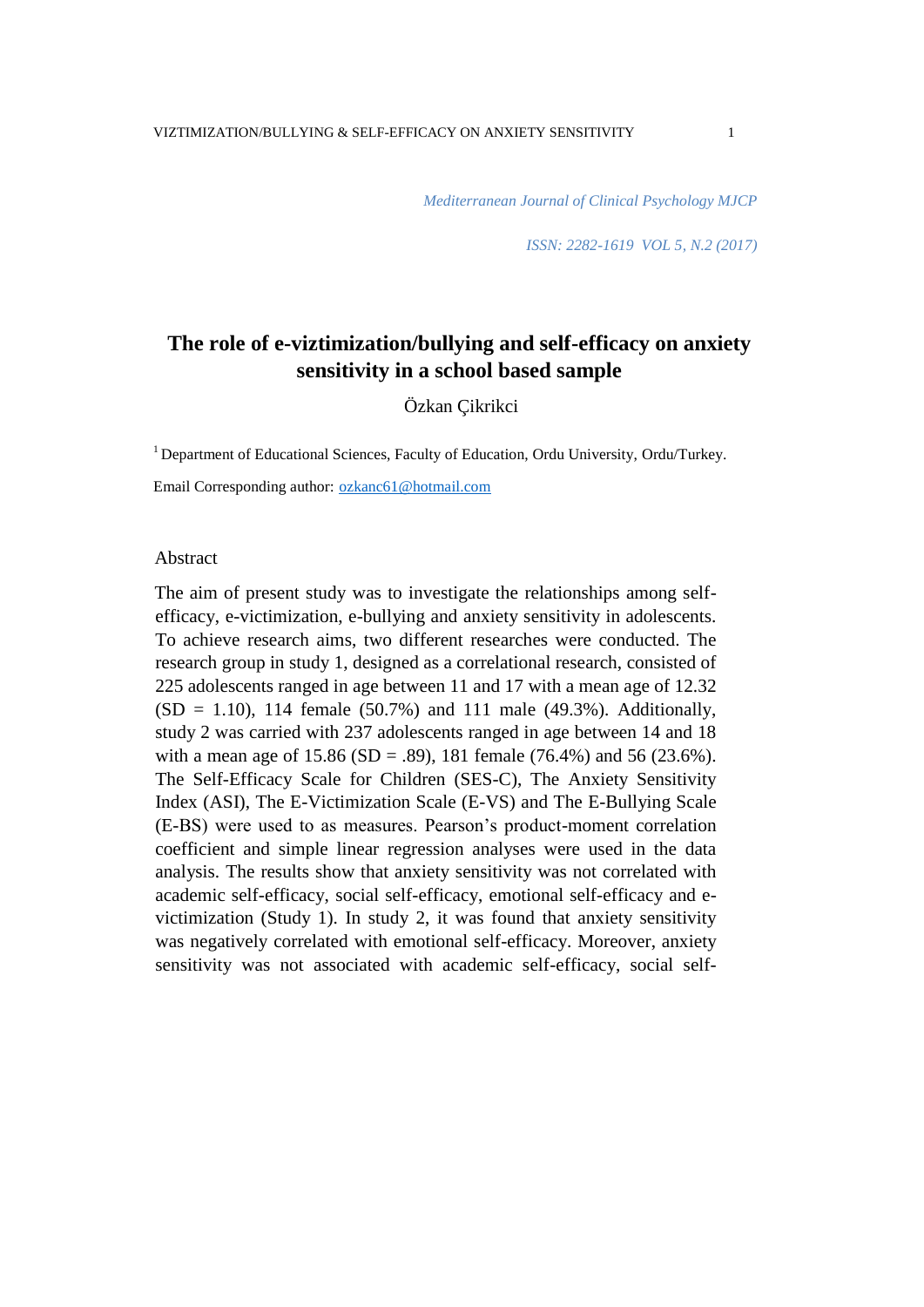efficacy and e-bullying. Overall, emotional self-efficacy accounted for 5% of total variance of anxiety sensitivity.

Key words: Anxiety Sensitivity, Self-Efficacy, E-Victimization, E-Bullying, Adolescent

# Introduction

Bullying, which is defined as an intentional behaviour performed deliberatively to lacerate or to leave under stress (Tattum & Tattum, 1992), have become apparent in cyberspaces with the improvement of information technologies. As a result of this, the terms of "E-Bullying" and "E-Victimisation" have been developed (Patchin & Hinduja, 2006). E-Bullying is defined as the threatening, frightening and damaging behaviours that target other people through cyber tools such as internet and e-mail, short message and social networks (Kowalski, Limber, & Agatston, 2008: Lam & Li, 2013). As a result of the quick development of technology and increase in its reachability, it is seen that especially adolescents use social networks intensely and may spread their personal information in an uncontrolled manner. In consequence of these reported tendencies, the negative behaviours of cyber experiences are increasing in adolescents (Arıcak, Kınay, & Tanrıkulu, 2012).

Social Learning Theory enables theoretically founding cyber bullying in the context of causality. Social learning theory focuses on the internal cognitive processes, in which the thinking behaviours affecting other people are evaluated, and the effects of behaviours (Slavin, 2003). Bandura (1977) lays emphasis of modelling and observational learning on learning processes. He touches on the effect of individual"s imitation of behaviours of people in neighbourhood over learning. It is thought that the social learning theory could be a resource to be referred in explaining the cyber bullying. As adolescents repeatedly observe the bullying behaviours exhibited by bully individuals around, it is more possible for them to imitate these behaviours and exhibit bullying figures against similar experiences. On the other hand, it is predicted that the individual, who observes the kind and respectful behaviours that his peers exhibit against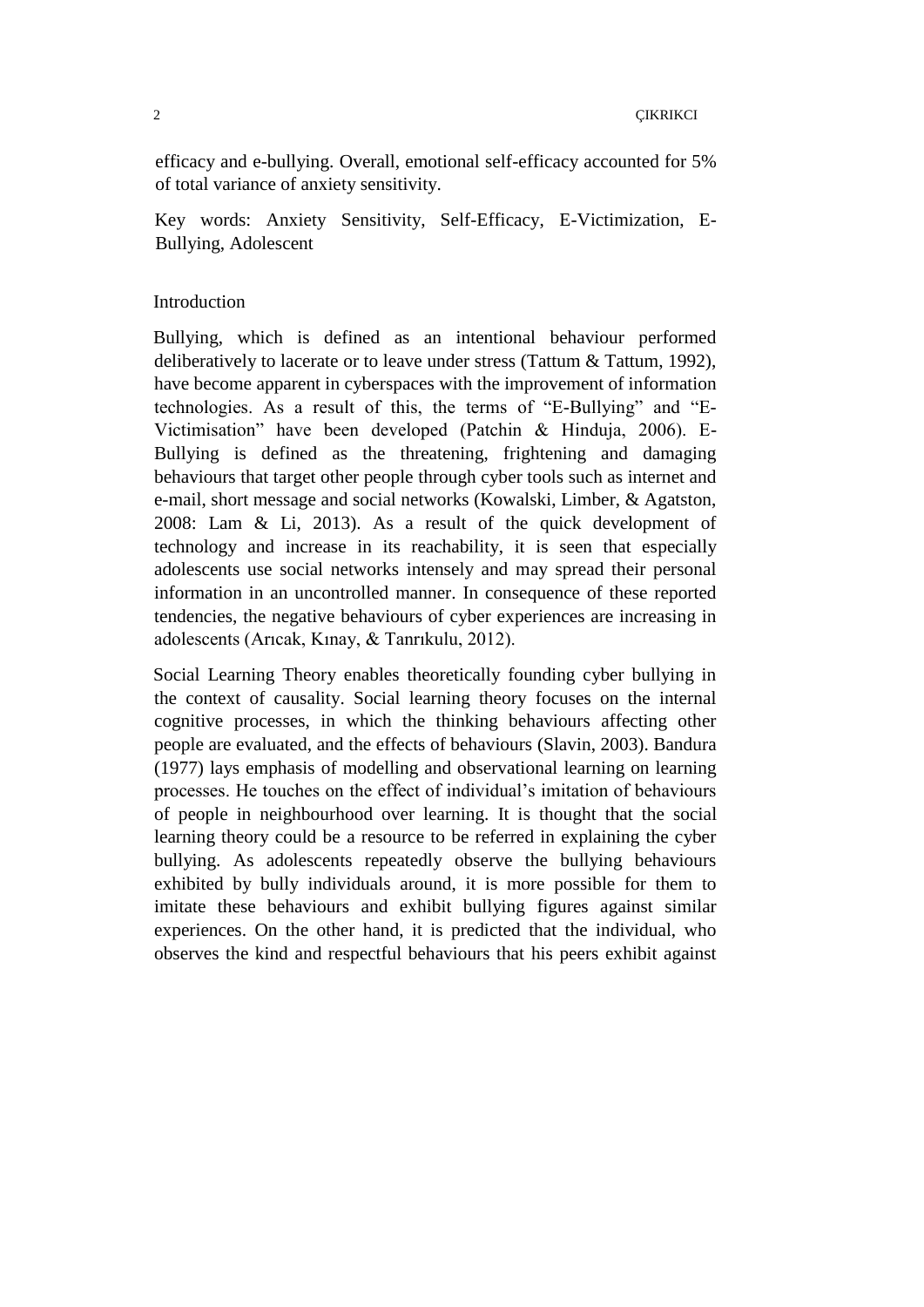VIZTIMIZATION/BULLYING & SELF-EFFICACY ON ANXIETY SENSITIVITY 3

other people, will exhibit these positive behaviours instead of bullying behaviours (Anderson, 2012).

Self-efficacy is indicated as the most important explanatory aspect of social cognitive theory when evaluated in terms of victimisation. It is reported that the cognitive systems in which the reactions against cyber bullying behaviours are given in the focus of the social cognitive theory are in relation with self-efficacy perception of individual. The adolescents and adults who developed a high level self-efficacy perception believe that they can have the control conveniently without getting anxious. The victims with undeveloped self-efficacy perception think that they cannot cope with the potential threats related with cyber bullying behaviours (Rivituso, 2012). Therefore, as a result of this situation, stress, anxiety and depression may appear at a high level. For this reason, the victim adolescents with low self-efficacy tend to harp on lack of coping skills and perceive many elements around as perilous (Bandura, 1989). Due to these ideas, the cyber victims with low self-efficacy restrain themselves into a continuous sad mood. Moreover, these attitudes negatively affect the functionality of cyber victims (Lazarus & Folkman, 1984).

As the bully with low self-efficacy perception cannot develop skills that solve the relation with his victim well and generally finalises his problems with bullying, he may reflect this attitude also in the cyberspace. E-victim may be stronger or weaker than the individual engaged in bullying. As known, the strength and control relation between individuals plays a significant role in e-bullying behaviours. E-bully tries to establish strength and control over individuals he assumes as weaker than himself in cyberspace. Besides, e-bully, who perceives cyberspace as a perfect shelter for him, may also attack people stronger than him (Strom and Strom, 2005). Especially in children and adolescents, the e-bully and e-victim roles may often change. A victim of e-bullying may be the e-bully of another individual (Patchin & Hinduja, 2006).

Some psychological and physiological disorders can be observed in adolescents exposed to bullying with the victimisation they experience (Arseneault, Bowes, & Shakoor, 2010: McMahon, Reulbach, Keeley, Perry, & Arensman, 2010). It is reported that the effects of victimisation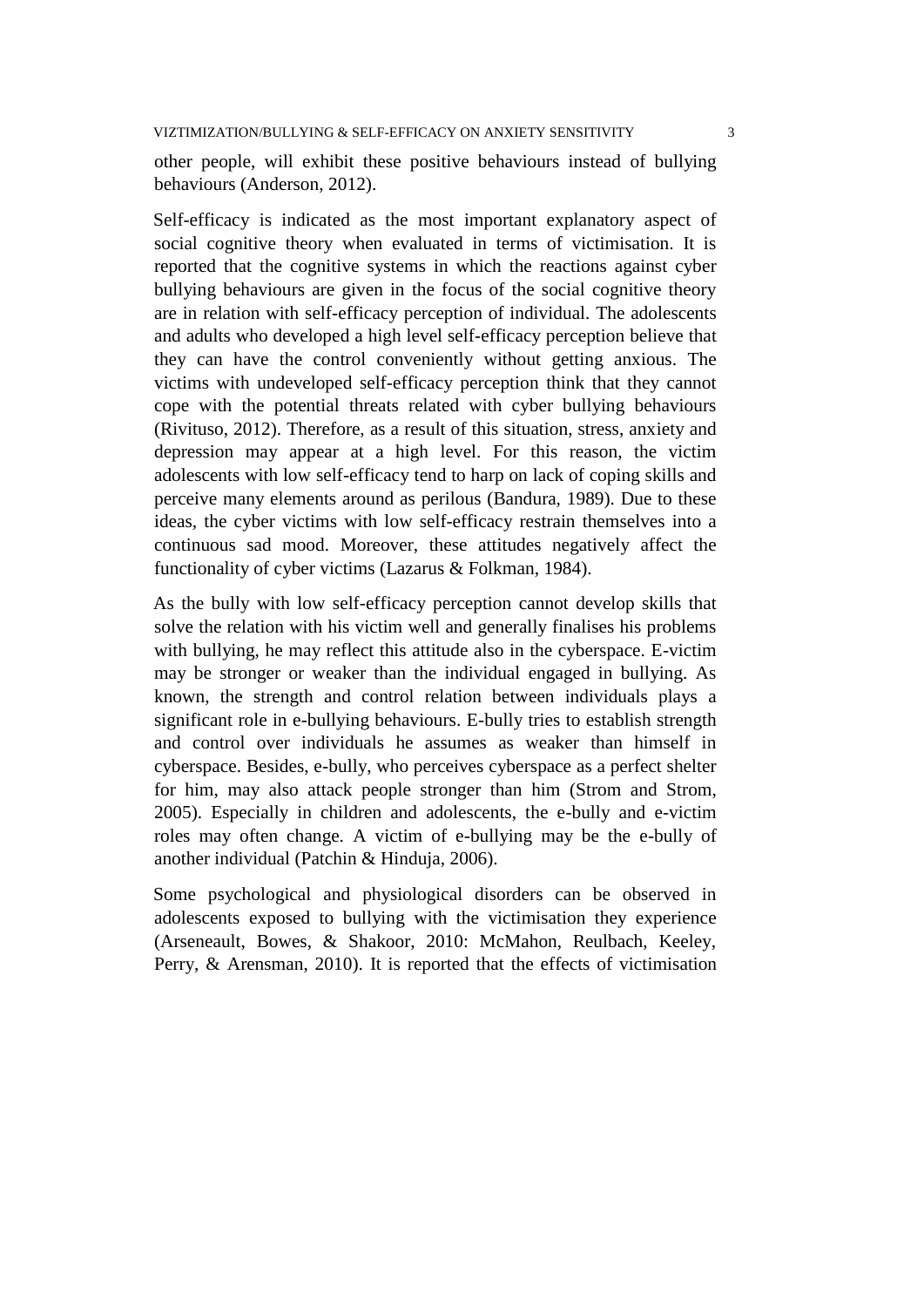experienced in childhood and adolescents years may take long and they affect the life quality negatively (Allison, Roeger, & Reinfeld-Kirkman, 2009). Likewise, it is reported that e-victimisation has negative effects on the mental structure of e-victims who have a quite vulnerable and fragile psychology (Hinduja & Patchin, 2007: Lam & Li, 2013). In the studies in which the relation between e-victimisation and psychological, psychological and psychosocial disorders, significant relations were determined between e-victimisation and depression (Fitzpatrick, Dulin, & Piko, 2010), physical health (Luukkonen, Räsänen, Hakko, & Riala, 2010), psychotic symptoms (Arseneault et al., 2010), self-harm (McMahon et al., 2010), anxiety (Menesini, Modena, & Tani, 2009), loneliness (Olenik-Shemesh, Heiman, & Eden, 2012), drug use (Tharp-Taylor, Haviland, & D"Amico, 2009), social anxiety (Dempsey, Sulkowski, Nichols, & Storch, 2009), school problems and peer aggression (Hinduja & Patchin, 2007), sadness (Beran & Li, 2005), low optimism (Jackson & Cohen, 2012), low empathy (Wong, Chan, & Cheng, 2014), non-satisfaction with friendship relations and low psychological goodness (Leung & McBride-Chang, 2013), worse subjective health (Låftman, Modin, & Östberg, 2013), dangerous sexual behaviours (Litwiller & Brausch, 2013), negative affect (Peker, 2015), and low self-respect (Patchin & Hinduja, 2010).

In current study, anxiety sensitivity will be examined as a diverse psychological variable that may be in relation with e-bullying/evictimisation and self-efficacy. Anxiety sensitivity is defined as an individual and cognitive variable involving beliefs about the experiences that may cause disorders, humiliation (embarrassment) and more anxiety due to anxiety or fear (Reiss, Peterson, Gursky, & McNally, 1986). Reiss (1991) defines anxiety sensitivity as "fear of fear" or "fear of anxiety". It is reported that the possibility of prevailing many negative somatic, social and psychological incidences related with anxiety in the individuals indicating high

level anxiety sensitivity is high. For this reason, the individuals with high level anxiety sensitivity have a tendency to avoid incidences that may reveal perceptions related to anxiety. On the other hand, the individuals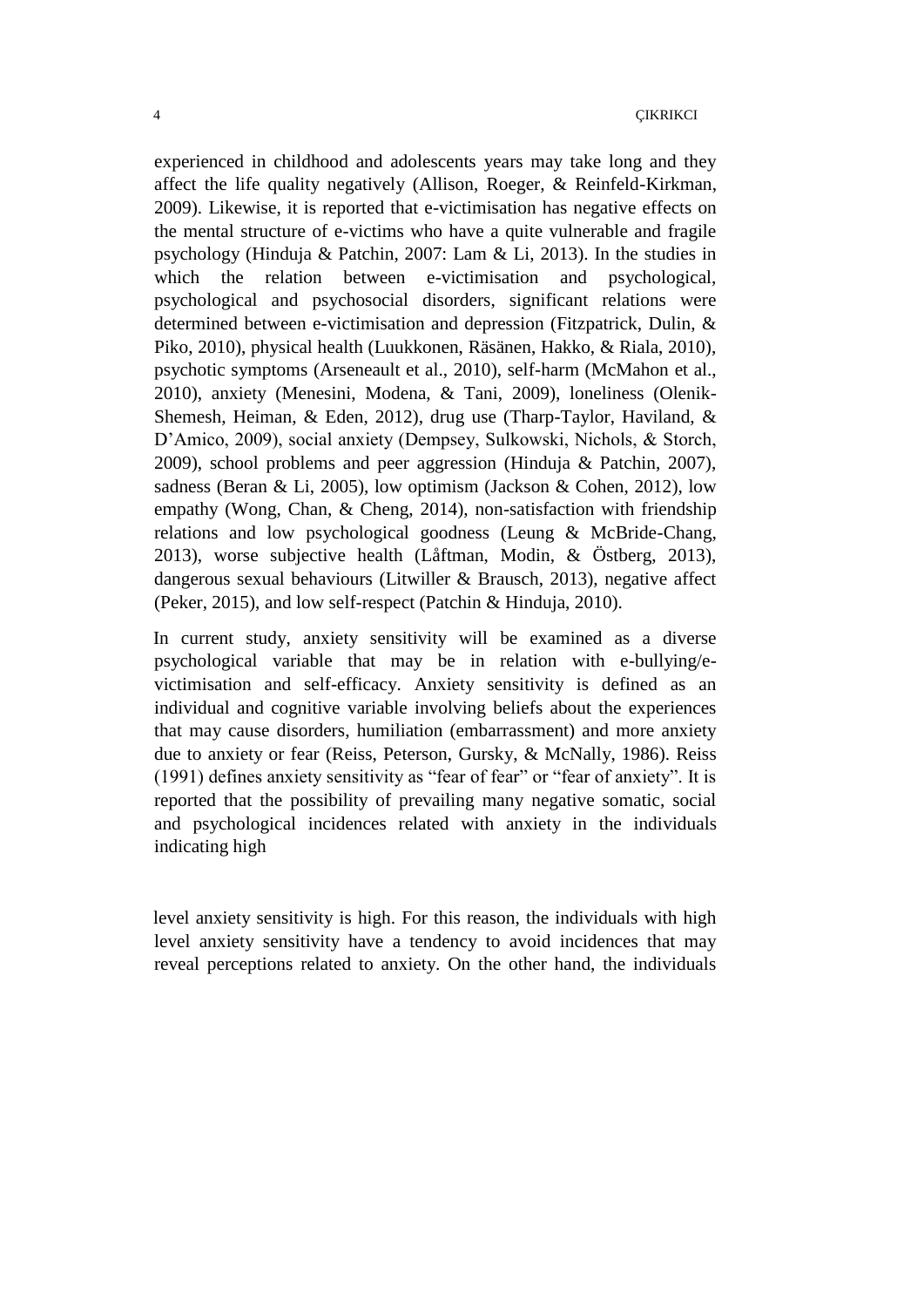with law level anxiety sensitivity think that anxiety symptoms are not pleasing, however they are not harmful either (Reiss, 1991). Reiss and McNally (1985) explained anxiety sensitivity at first according to the expectancy model of fear they developed. In this model, it is tried to be explained why and how the anxiety sensitivity cause fair, anxiety, panic and avoidance. It is reported that expectancies and sensitivity provide the basis of human fear (Reiss, 1991). In other words, the basis of individuals" avoidance of any event or incidence they fear consists of anxiety expectancy and anxiety sensitivity (Reiss & McNally, 1985). The anxiety expectancy is an expectancy of an individual about the anxiety he will face in an incidence (Taylor, Jang, Stewart, & Stein, 2008). The anxiety sensitivity a basic fear regarding that the symptom related with anxiety which has a characteristic specific to individual and shows continuity may have physically and socially harmful results (Erözkan, 2012; Reiss & McNally, 1985). As a result of such behaviour, individual makes decision with his relatively doomsayer beliefs and reacts with fear towards the incidences that may cause anxiety for him (Taylor, Koch, Woody, & McLeon, 1996).

In line with the theoretical statements mentioned above and supported by studies, it can be stated that e-bullying and e-victimisation are located in a central position in shaping human behaviours. It can be concluded that self-efficacy perceptions could be effective in the occurrence of e-bullying and e-victimisation experiences. In addition to this, it can be deduced that e-bullying and e-victimisation, which are as the reason of many psychopathological symptoms, may cause the generation of anxiety sensitivity in adolescents. Consequently, it is assumed that e-bullying and e-victimisation and self-efficacy may have effects on anxiety sensitivity. In the light of these deductions, this study aims to test the hypotheses stated below:

Hypothesis 1: Self-efficacy and e-victimization are predictors of anxiety sensitivity.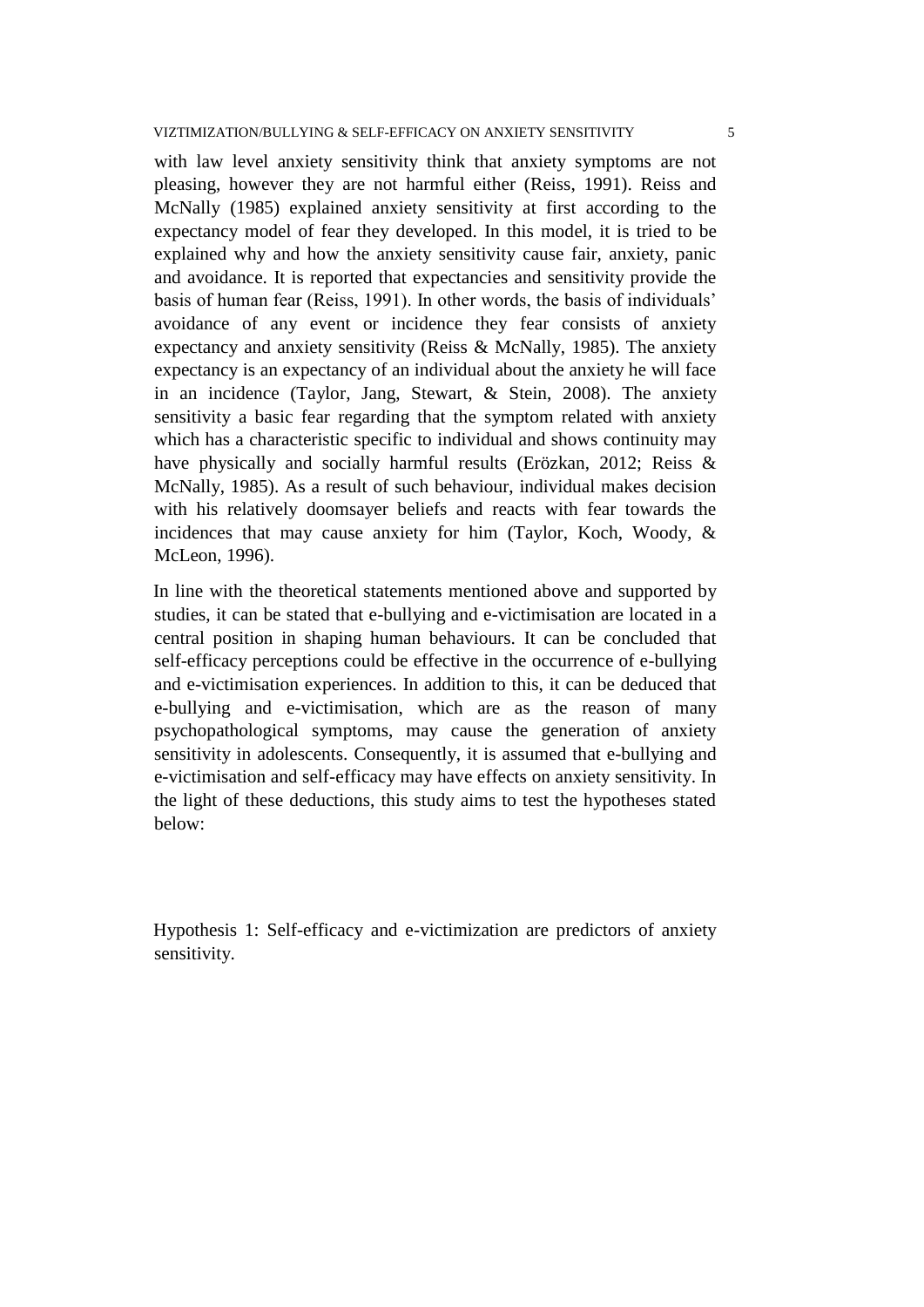Hypothesis 2: Self-efficacy and e-bullying are predictors of anxiety sensitivity.

#### Study 1

#### Method

Research Design. The current study was carried out based on the correlational research. Explaining or comprehending complicacies of existent phenomenon is aimed in correlational researches (McMillan & Schumacher, 2006).

Participants. The study group was composed of secondary school and high school students in the 2015-2016 academic years. The study group selected from population by convenience sampling. The study group consisted of 225 adolescence, 114 (50.7%) female and 111 (49.3%) male. Students ages ranged between 11 and 17, with a mean age of  $12.32$  (SD = 1.10).

#### Measures

The Self-Efficacy Scale for Children (SES-C). The SES-C (Muris, 2001) is a 21-item self-report scale developed to evaluate academic, social and emotional self-efficacy among adolescence. The measure consists of three latent subscales: (a) academic self-efficacy (e.g. "How well can you study a chapter for a test?"), (b) social self-efficacy (e.g. "How well can you become friends with other children?"), and (c) emotional self-efficacy (e.g. "How well can you control your feeling?"). Each item was rated on a five point likert scale (1=not at all, …, 5= very well). The original form of SES-C has strong internal reliability. The Cronbach"s Alpha for whole scale was found to be .88. As for the subscales, the internal consistencies of academic self-efficacy, social self-efficacy and emotional self-efficacy was .88, .85, .88, respectively (Muris, 2002). Telef and Karaca (2012) carried out the adaptation study of SES-C into Turkish. The factorial structure of measure showed sufficient fit in Turkish sample (RMSEA= .04, CFI=.96, GFI= .94). Moreover, the internal consistency coefficient of SES-C was found as .86. Additionally, the Cronbach"s Alpha values were .84 for academic selfefficacy, .64 for social self-efficacy, and .78 for emotional self-efficacy.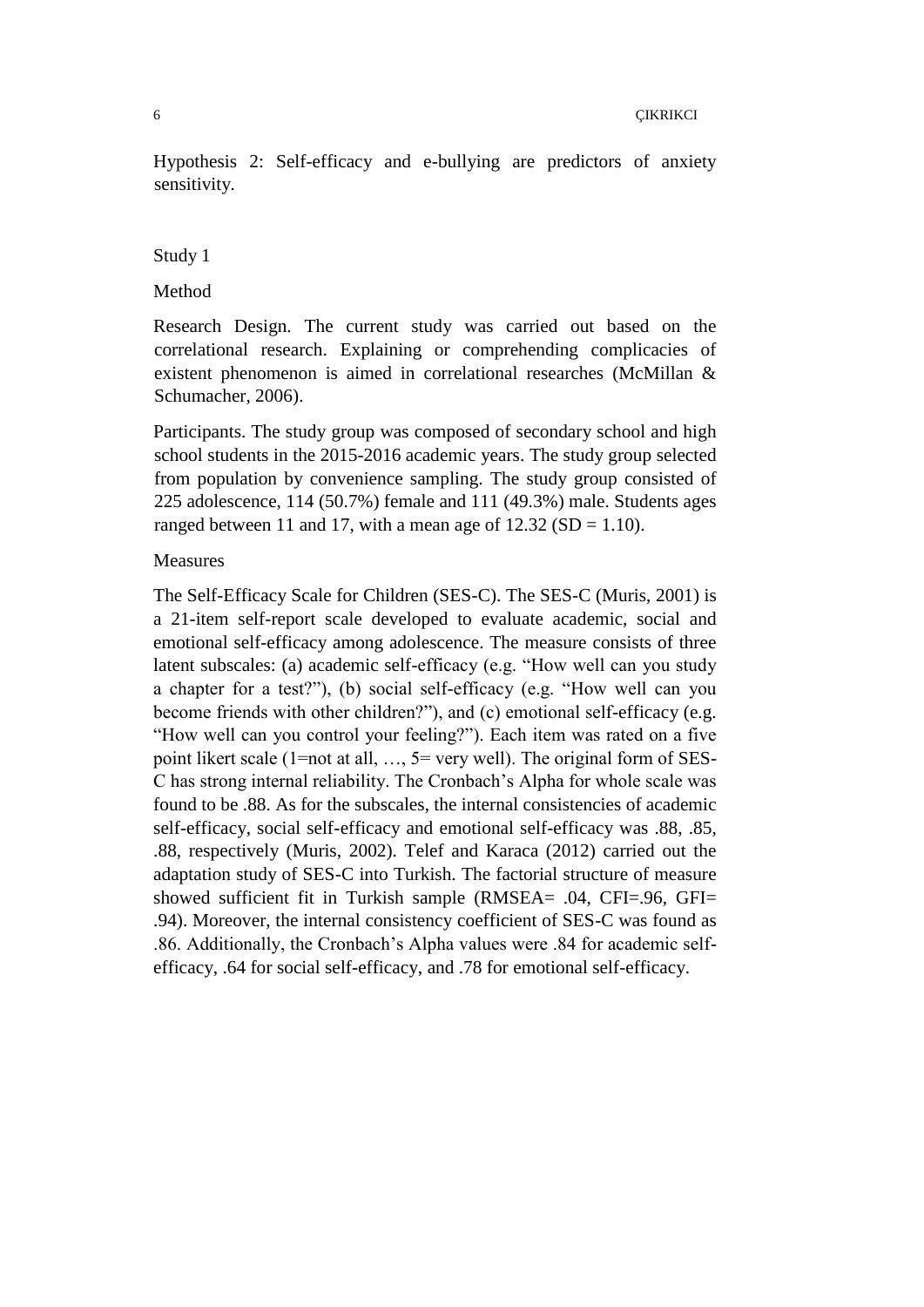The Anxiety Sensitivity Index (ASI). The Anxiety Sensitivity Index (ASI) was first developed by Silverman, Fleisig, Rabian and Peterson (1991) and revised by Jurin, Jokic-Begic, and Korajlija (2012). The ASI was a five point likert type scale consisting of eighteen items. Additionally, the ASI has three subscales: (a) psychological sensitivity (e.g. "In scares me when I feel shaky."), (b) physical sensitivity (e.g. "It scares me when I feel faint."), (c) social sensitivity (e.g. " It is important to me to stay in control of my emotion."). The ASI had strong reliability ( $\alpha = .86$ ). Test-retest reliability (r=.84) provided strong support for determination of the temporal stability. The factorial structure of ASI confirmed by means of CFA. CFA results showed sufficient fit to the data (RMSEA= .07, CFI=.90). The adaptation study of ASI into Turkish was conducted by Secer and Gülbahce (2013). As three items having low factor loadings, those were excluded from the pool. As a result of CFA for ASI, it was determined that the Turkish version of ASI was applicable (RMSEA= .02, CFI= .99, GFI= .92, AGFI=.90). The internal consistency coefficient of ASI was .87.

The E-Victimization Scale (E-VS). E-VS is a 5-item self-report scale developed by Lam and Li (2013) to examine e-victimisation among adolescents. Each item (e. g. "How many times did someone tease you using emails, texting, short messages, on a website such as Renren\*, etc.?"). was rated on a 7-point likert scale ranging from 0 (0 times) to 6 (6 times or more). High scores mean a high level of e-victimisation. Coefficient of internal consistency for scale was found as .92. Confirmatory factor analysis results indicated a satisfactory model fit for single model (RMSR = .03; GFI = .91; AGFI = .75). Gencdogan and Cikrikci (2015) was carried out the adaptation study of E-VS into Turkish. Results of CFA analysis indicated that the single model was excellent fit to the data: RMSEA = .00; CFI = 1.00; GFI = 1.00; AGFI = .98). Cronbach's Alpha coefficient for the whole scale was found as .79.

CFA for measures within the study 1. The measurement of Self-Efficacy Scale for children consisted of 21 items and three latent variables (academic self-efficacy, social self-efficacy, and emotional self-efficacy). Confirmatory factor analysis (CFA) showed satisfactory fit indices as follow: x2= 283.45 (N=225, df =186), RMSEA= .04, CFI=.90, GFI= .89,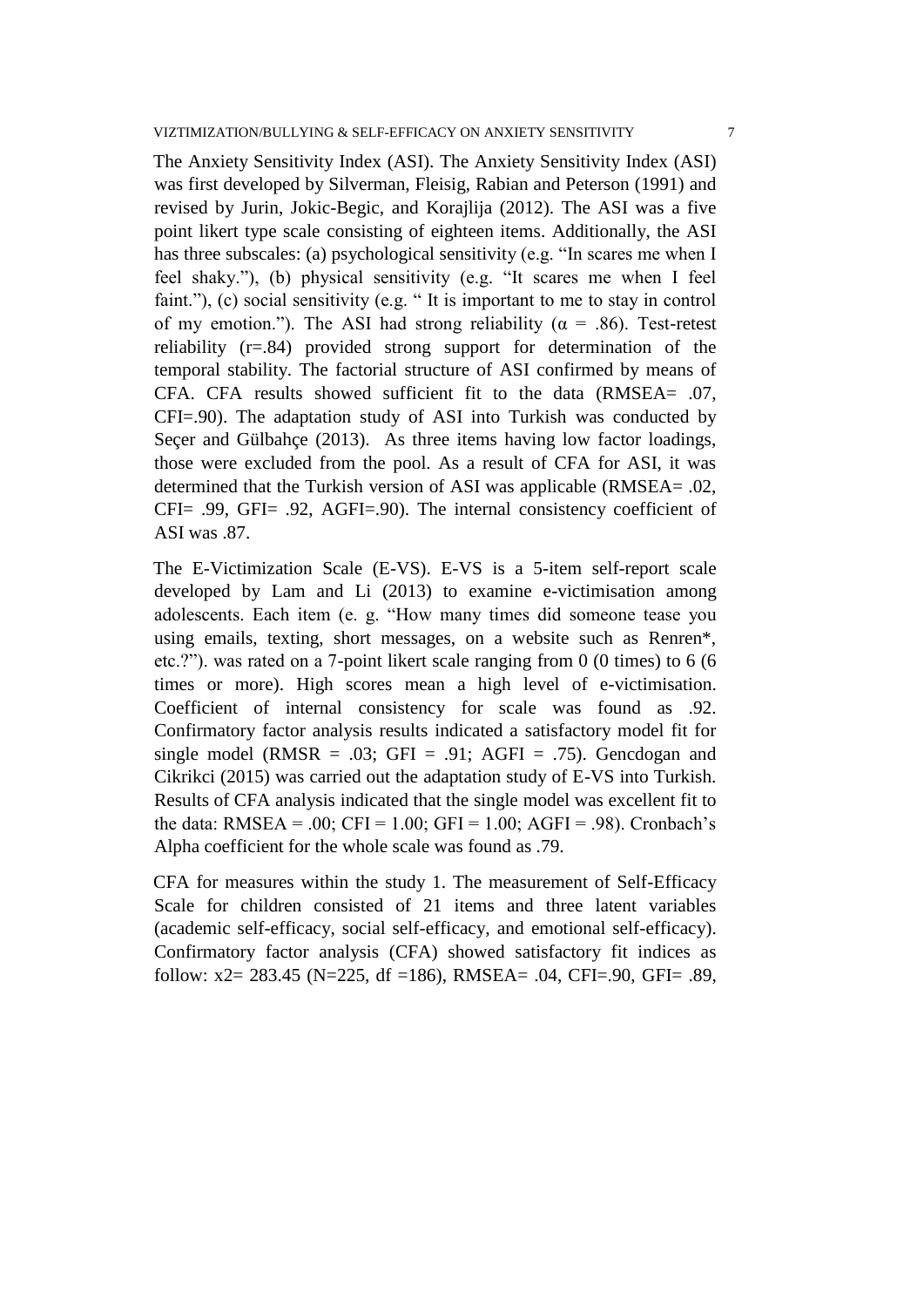AGFI=.87, 90% CI of RMSEA= .03, 05). The internal reliability of measure was examined via Cronbach"s Alpha coefficient. The internal consistencies were .79 for academic self-efficacy, .67 for social selfefficacy and .73 for emotional self-efficacy.

The factorial structure analysis of Anxiety Sensitivity Scale revealed acceptable fit indices:  $x2= 179.28$  (N=225, df=84), RMSEA= .07, CFI=.85, GFI= .90, AGFI=.86, 90% CI of RMSEA= .05, .08. Cronbach"s Alpha for total scale was .80. The last CFA analysis for the measures was on E-Victimization Scale (E-VS). Results of CFA indicated that the model was acceptable fit to the data: scales  $x2 = 32.23$  (N=225, df=5), RMSEA= .15, CFI=.96, GFI= .95, AGFI=.84, 90% CI of RMSEA= .11, .21. The Cronbach"s Alpha coefficient for E-VS was found as .87, for the present sample. According to the validity and reliability analysis, it could be concluded that results were satisfactory.

Data Analysis. To carry out the research, the requisite permission was granted from teachers who were familiar with research process after a short presentation. Students were asked to fill the questionnaires. In addition, the instruments were administered to students in groups. It took approximately 40 minutes to complete. To determine the correlations among variables, Pearson correlation coefficient was used. Overall, these analyses were conducted via SPSS 22.0.

Results (Study 1)

Relations among anxiety sensitivity, self-efficacy (academic, social and emotional) and e-victimization

The relations among academic, social and emotional self-efficacy, anxiety sensitivity and e-victimization were calculated to test hypothesis 1. The means, standard deviations and Pearson Product Moment Correlation Coefficients of the main variables are given in Table 1. According to the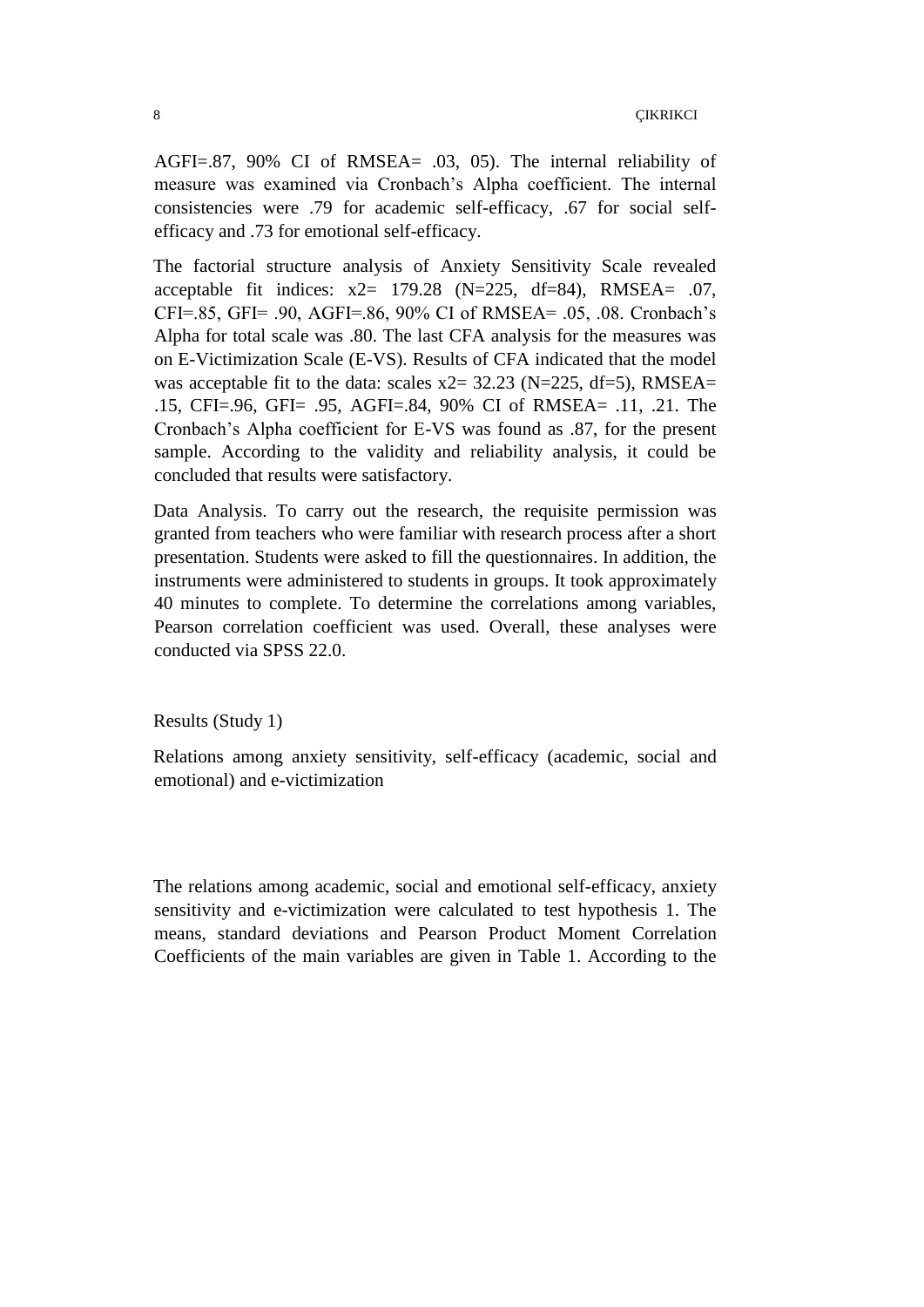correlation analysis, anxiety sensitivity was not correlated with academic self-efficacy (r=-.02, p>.05; 95% CI [-.20, .05]), social self-efficacy (r= - .02, p>.05; 95% CI [-.12, .13]), emotional self-efficacy (r= -.12, p>.05; 95% CI [-.11, .11]), and e-victimization (r= .06, p>.05; 95% CI [-.10, .23]).

Table 1. Means, standard deviations and Pearson Product Moment Correlation Coefficients of variables for study 1

| Variables  |        |                          |            |        |       |
|------------|--------|--------------------------|------------|--------|-------|
| $E-V$      |        |                          |            |        |       |
| <b>ASE</b> | $-.06$ |                          |            |        |       |
| <b>SSE</b> | .00    | $.50^{**}$<br>$.39^{**}$ |            |        |       |
| <b>ESE</b> | .00    |                          | $.56^{**}$ |        |       |
| AS         | .06    | $-.02$                   | $-.02$     | $-.12$ |       |
| Mean       | 1.71   | 25.36                    | 25.34      | 22.62  | 38.83 |
| <b>SD</b>  | 4.39   | 5.41                     | 5.17       | 5.63   | 11.17 |

\*\*p<.01, N= 225; SD: Standard Deviations; E-V: E-Victimization, ASE: Academic Self-Efficacy, SSE: Social Self-Efficacy, ESE: Emotional Self-Efficacy, AS: Anxiety Sensitivity.

Study 2

### Method

Similar to the study 1, study 2 was conducted with correlational research. In this study, relationships among self-efficacy (academic, social and emotional self-efficacy), anxiety sensitivity and e-bullying were investigated.

Participants. The study 2 was conducted with a new study group diverse from study 1. The study group was composed of secondary school and high school students in the 2015-2016 academic years. The study group selected from population by convenience sampling. The study group consisted of 237 adolescence, 181 (76.4%) female and 56 (23.6%) male. Students ages ranged between 14 and 18, with a mean age of  $15.86$  (SD = .89).

Measures. Self-Efficacy Scale, Anxiety Sensitivity Index and E-Bullying Scale (E-BS) were used to gather data in study 2. As distinct from study 1,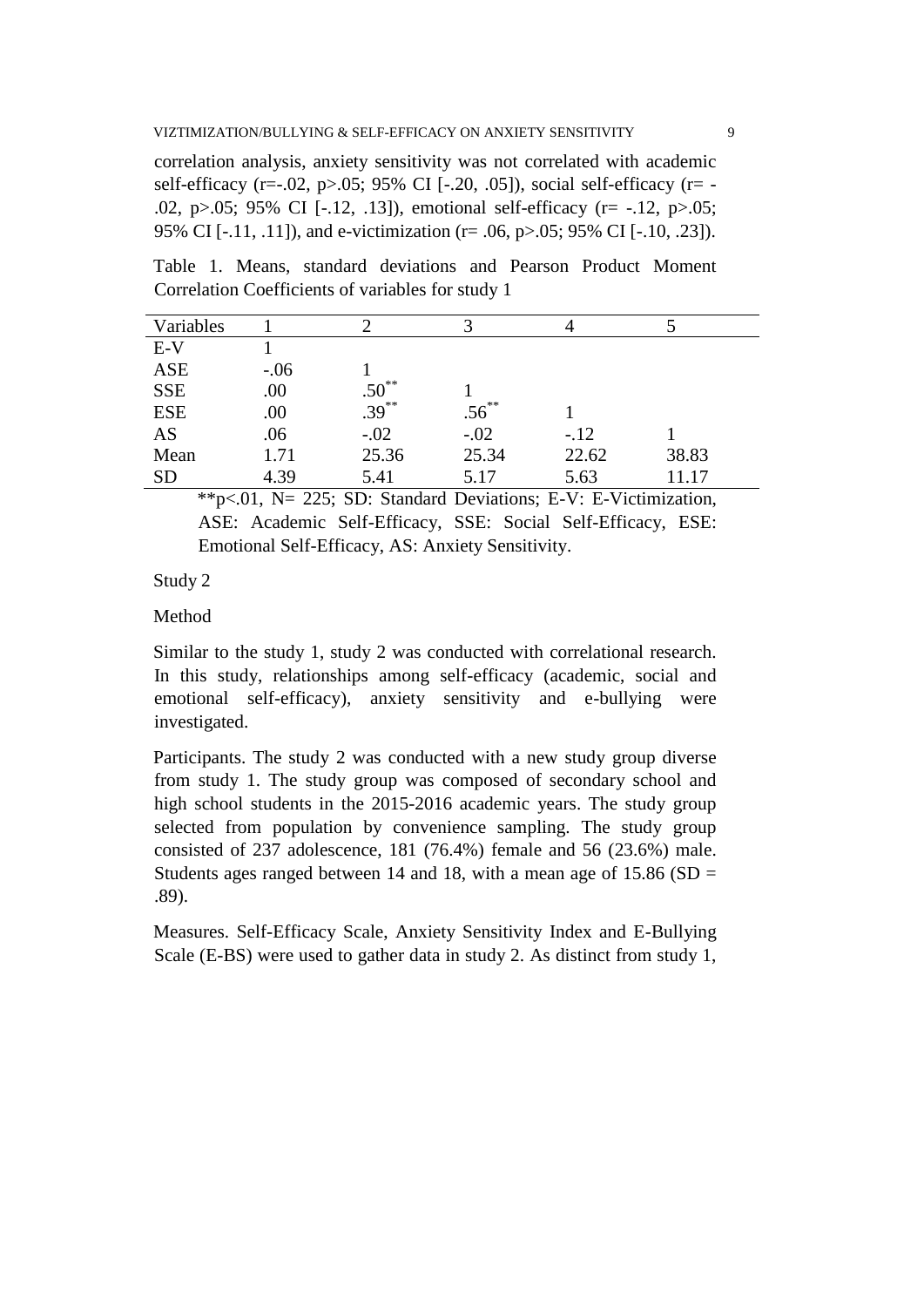E-Bullying Scale (E-BS) was used instead of E-Victimization Scale (E-VS). Therefore, reliability and validity results of E-BS were only reported in this section.

E-Bullying Scale (E-BS). E-BS is a 6-item self-report scale was developed by Lam and Li (2013) in order to investigate e-bullying among adolescents. Each item was rated on a 7-point likert scale ranging from 0 (0 times) to 6 (6 times or more). Coefficient of internal consistency for total scale was found as .96. Confirmatory factor analysis results showed a sufficient model fit for two factor model ( $RMSR = .00$ ;  $GFI = .96$ ;  $AGFI =$ .90). Gencdogan and Cikrikci (2015) was carried out the adaptation study of E-BS into Turkish. Results of CFA analysis indicated that two factor model was excellent fit to the data:  $RMSEA = .05$ ;  $CFI = .99$ ;  $GFI = .98$ ;  $AGFI = .93$ ). Cronbach's Alpha coefficient for the whole scale was found as .75.

CFA for measures within the study 2. As a result of confirmatory factor analysis (CFA), three factor model of SES-C showed satisfactory fit indices as follow: x2= 293.33 (N=237, df=167), RMSEA= .05, CFI=.89, GFI= .89, AGFI=.86, 90% CI of RMSEA= .04, 06). The internal consistencies were .82 for academic self-efficacy, .73 for social selfefficacy and .77 for emotional self-efficacy.

The factorial structure analysis of Anxiety Sensitivity Scale revealed acceptable fit indices:  $x2 = 233.42$  (N=237, df=84), RMSEA= .08, CFI=.84, GFI= .88, AGFI=.83, 90% CI of RMSEA= .07, .10. Cronbach"s Alpha for total scale was .82. Results of CFA on E-BS indicated that the model was sufficient fit to the data: scaled  $x2 = 26.27$  (N=237, df=8), RMSEA= .09, CFI=.90, GFI= .96, AGFI=.91, 90% CI of RMSEA= .05, .14. The Cronbach"s Alpha coefficient for E-BS was found as .65, for the present sample. According to the validity and reliability analysis, it could be concluded that results were satisfactory.

Data Analysis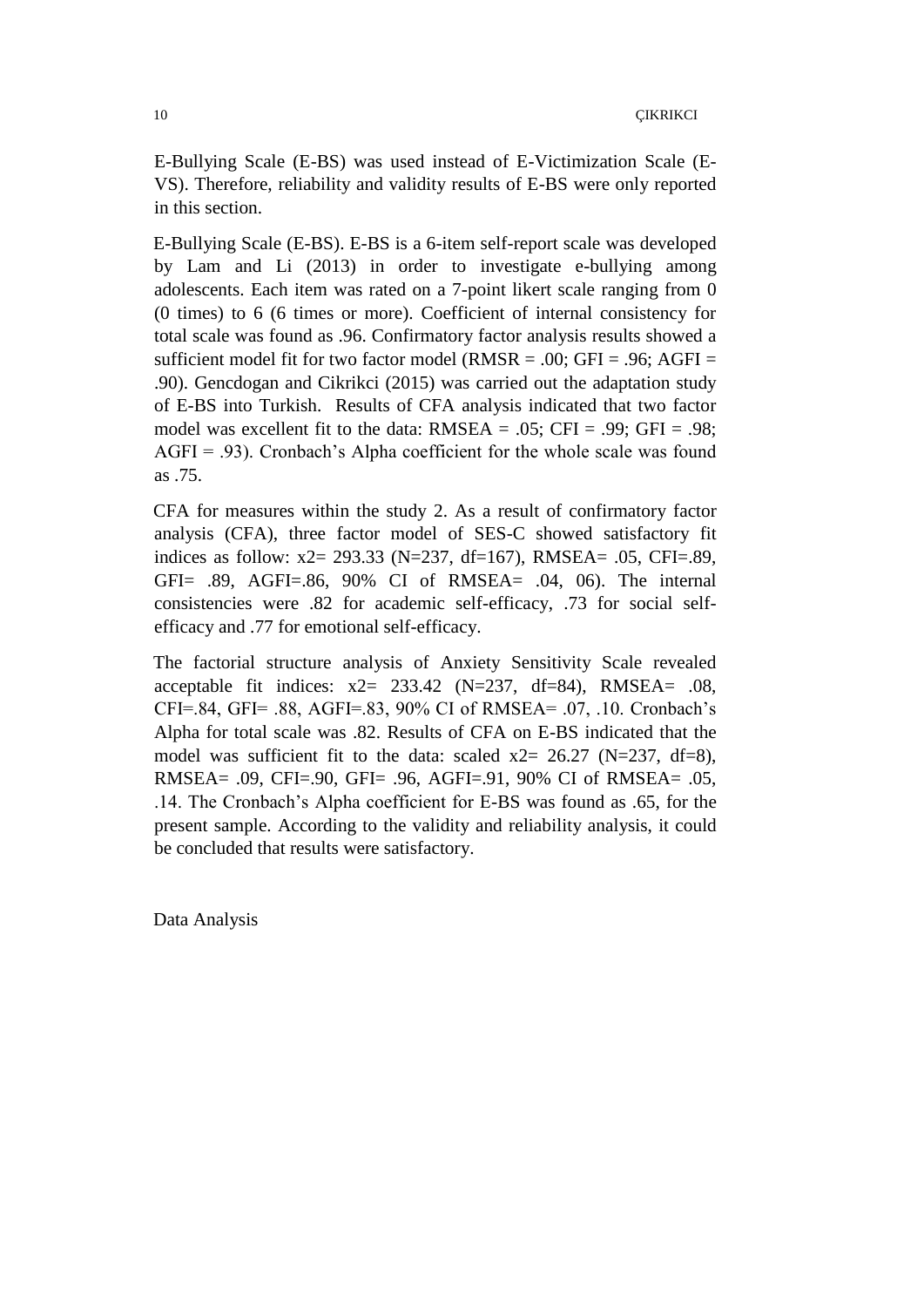To determine the correlations among variables and predictors of anxiety sensitivity, Pearson correlation coefficient and basic regression analysis were used. Overall, these analyses were conducted via SPSS 22.0.

Results (Study 2)

Relations among self-efficacy (academic, social and emotional), anxiety sensitivity and e-bullying. The means, standard deviations and Pearson Product Moment Correlation Coefficients calculated to test hypothesis 2 are presented in Table 2. It was found that anxiety sensitivity was negatively correlated with emotional self-efficacy ( $r = -0.22$ ,  $p < 01$ ; 95% CI [-.36, -.09]). Moreover, anxiety sensitivity was not associated with academic self-efficacy ( $r = -.07$ ,  $p > .05$ ; 95% CI [-.23, .05]), social selfefficacy (r = -.09, p>.05; 95% CI [-.21, .07]) and e-bullying (r=.01, p>.05; 95% CI [-.13, .16]).

Table 2. Means, standard deviations and Pearson Product Moment Correlation Coefficients of variables for study 2

| Variables  |          |         | 2       | 4        |       |
|------------|----------|---------|---------|----------|-------|
| $E-B$      |          |         |         |          |       |
| ASE        | $-.23**$ |         |         |          |       |
| <b>SSE</b> | $-.05$   | $.38**$ |         |          |       |
| <b>ESE</b> | $-13*$   | $.39**$ | $.52**$ |          |       |
| AS         | .01      | $-.07$  | $-.09$  | $-.22**$ |       |
| Mean       | 1.83     | 23.80   | 25.05   | 20.95    | 42.39 |
| <b>SD</b>  | 3.55     | 5.19    | 5.13    | 5.51     | 10.77 |

 $*p<.05$ ,  $*p<.01$ , N= 237; SD: Standard Deviations; E-B: E-Bullying, ASE: Academic Self-Efficacy, SSE: Social Self-Efficacy, ESE: Emotional Self-Efficacy, AS: Anxiety Sensitivity

The Predictors of Anxiety Sensitivity

To determine the predictors of anxiety sensitivity, simple linear regression analysis was conducted. The predictive strength of emotional self-efficacy on anxiety sensitivity was explored (Table 3). Emotional self-efficacy accounted for 5% of total variance of anxiety sensitivity  $(F(1, 2354))$ =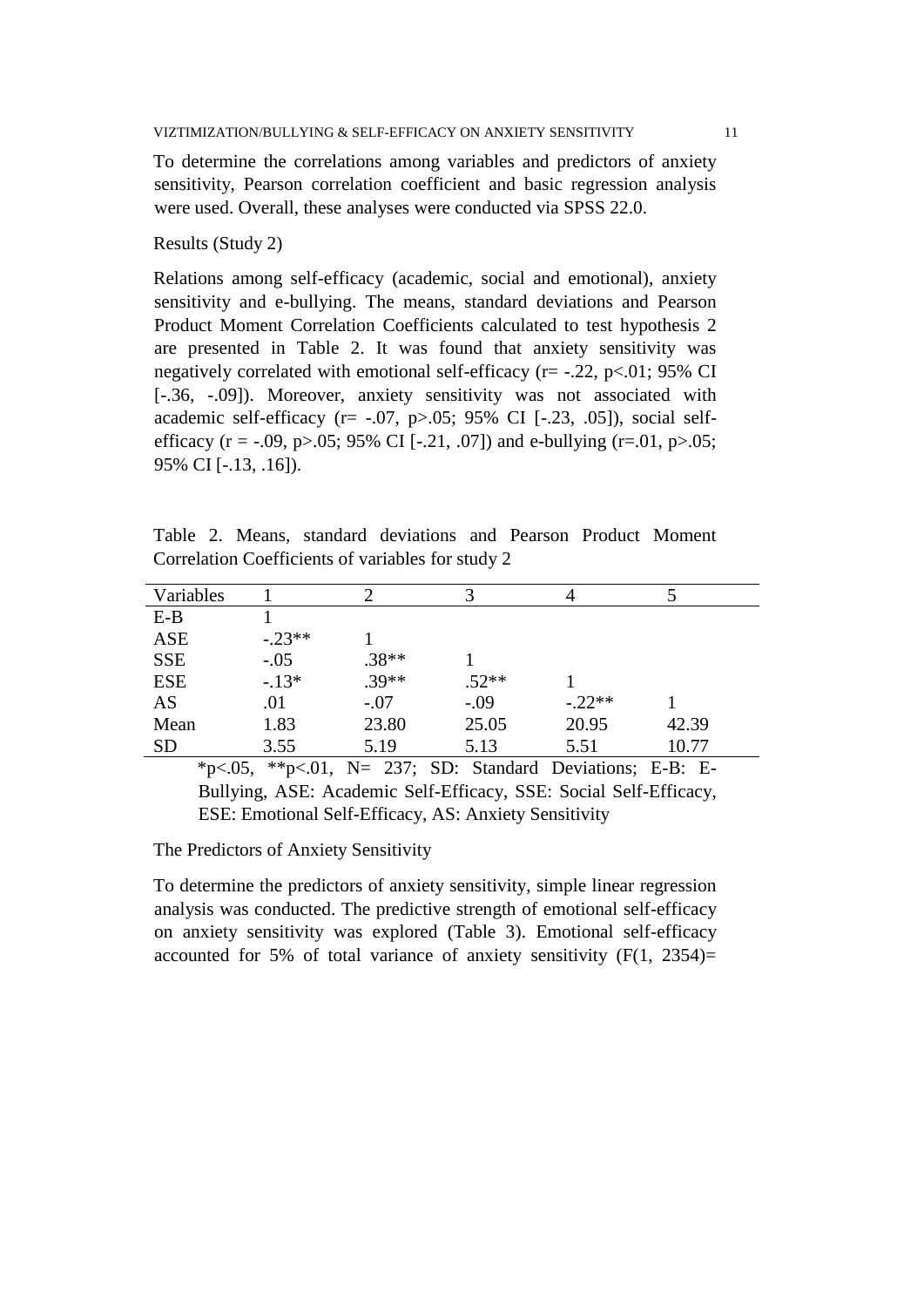12.76,  $p<.001$ ). The contribution of emotional self-efficacy to the model was significant ( $\beta$ = -.23, p<.001; 95% CI [-.66, -.18]).

| Variables    |       | Std. Error     |                    |         |      |  |
|--------------|-------|----------------|--------------------|---------|------|--|
| Constant     | 51.68 | 2.69           |                    | 19.22   | .001 |  |
| ESE          | -.44  |                | -.23               | $-3.57$ | .001 |  |
| <sub>n</sub> | 22.72 | $\alpha$ man m | $1010 \text{ TeV}$ |         |      |  |

Table 3. Results of Multiple Linear Regression Analysis

 $R = .22$ ,  $R2 = .05$ ; ESE: Emotional Self-Efficacy

### Discussion

The aim of this study was to research markers of sensitivity to anxiety in adolescents. In light of this aim, based on theoretical results, the effects of self-efficacy, e-victimization and e-bullying on anxiety sensitivity were investigated. To achieve the aim of the research, two hypotheses were tested. These hypotheses were assessed in two different studies.

Hypothesis 1 assumed that e-victimization and self-efficacy were each significant predictors of anxiety sensitivity in adolescents. According to the results obtained from study 1, hypothesis 1 was rejected. Accordingly there was no significant correlation between anxiety sensitivity of adolescents and e-victimization and self-efficacy. Hypothesis 2 assumed that e-bullying and self-efficacy were each significant predictors of anxiety sensitivity in adolescents. The obtained results show that only emotional self-efficacy was a predictor of anxiety sensitivity in adolescents. As a result, hypothesis 2 was partially confirmed. The results obtained from both research studies will be discussed holistically. The importance of social learning, individual differences and learning experiences has been a focus in studies of formation of susceptibility to anxiety (Reiss et al., 1986). As a result, the interaction between anxiety sensitivity and selfefficacy is expected. However, in both studies there was no correlation determined between self-efficacy (apart from emotional self-efficacy) and anxiety levels. The obtained results were a little surprising. In related literature there are limited studies investigating the correlation between anxiety sensitivity and self-efficacy. Ruiz (2014) determined a negative correlation between anxiety sensitivity and self-efficacy and stated that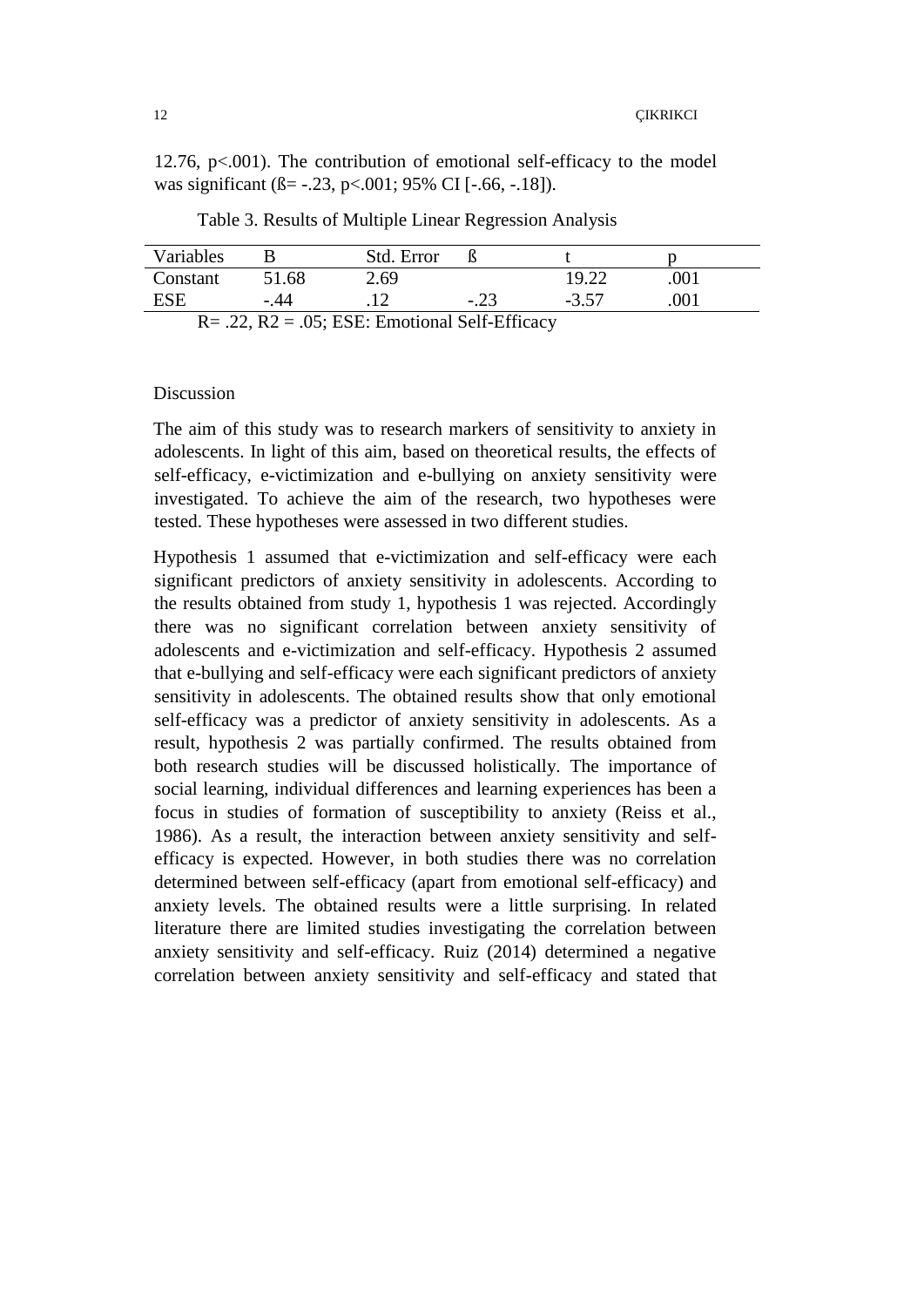individuals with high perception of self-efficacy had lower susceptibility to anxiety. Due to the limited number of studies in the literature, an attempt is made to discuss the findings in terms of outcomes from past literature. Susceptibility to anxiety forms the basis for many psychological disorders led by anxiety disorders (Killgore, Sonis, Rosso, & Rauch, 2016; Yılmaz, Bilgiç, Akça, Türkoğlu, & Hergüner, 2016), and followed by stress (Zerach & Magal, 2016) and depression (Allan, Albanese, Norr, Zvolensky, & Schmidt, 2015). When past studies are investigated, it appears that perception of self-efficacy is effective on psychological structures (Glasofer et al., 2013; Odacı, Berber-Çelik, & Çikrıkci, 2013). Self-efficacy is mentioned as a cognitive regulator in the process of exposure to stress and anxiety (Bandura, Blanchard, & Ritter, 1969). Faced with possible threats that may cause anxiety, the individual displays their efficacy first to defeat the feeling of insufficiency and later to prevent formation of anxiety. As loss of cognitive control is frequently observed, the feeling of sufficiency is accepted as being very important in the formation of anxiety (Richards, Richardson, & Pier, 2002). In the second study, emotional self-efficacy was determined to be a significant predictor of anxiety sensitivity. This result may be interpreted as a sign that variations in the study groups primarily may be effective. The increase in emotional self-efficacy observed in adolescents may be said to reduce the possibility of exposure to sensitivity to anxiety. This result supports the recommendation by Bandura (1988) that emotional efficacy affects emotional arousal levels. Kumar and Lal (2006) determined that selfefficacy beliefs directly affect emotional response in adolescents.

The second dimension of the discussion is about susceptibility to anxiety and e-victimization and e-bullying. According to the results obtained in both studies, there was no significant correlation between susceptibility to anxiety and e-victimization and e-bullying. There is no study in the related literature investigating the correlation between the stated variables. Observation of the destructive results of bullying among adolescents (Arseneault et al., 2010; Hinduja & Patchin, 2007; McMahon et al., 2010) may be interpreted as a sign that bullying behavior affects preservation of emotional balance. However, cyber bullying experienced by adolescents is reported to negatively affect their cognitive and affective gains (Hinduja &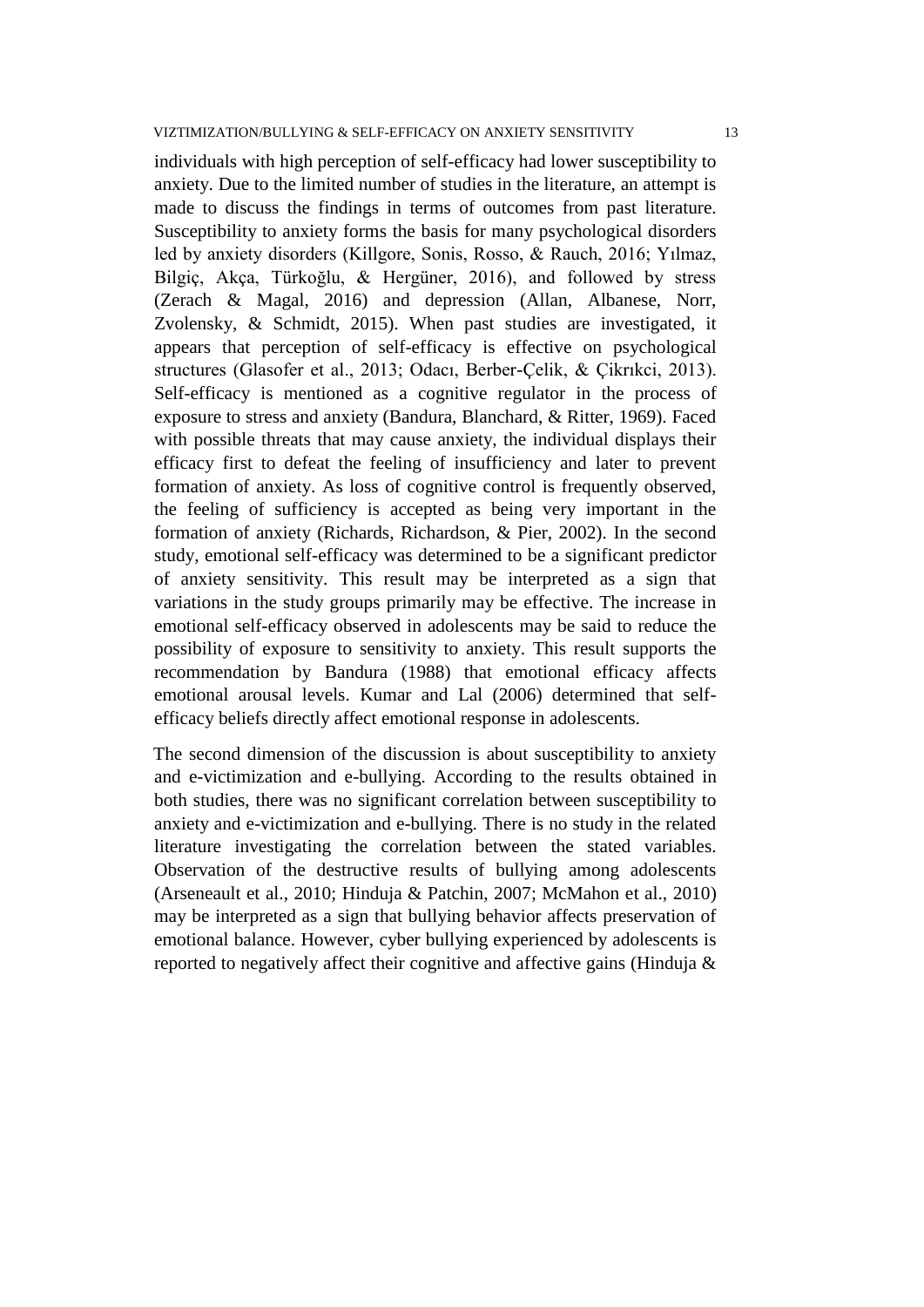Patchin, 2007; Landoll, La Greca, Lai, Chan, & Herge, 2015; Nixon, 2014). Landoll et al. (2015) stated that cyber bullying behavior may play a significant role in development of depressive symptoms in adolescents. Together with this, exposure to cyber bullying is known to cause negative psychological results among adolescents and those who have not been exposed to bullying (Patchin & Hinduha, 2006). While evaluating the effect of cyber bullying on adolescent health, it is said that personal differences must be noted (Nixon, 2014). Moving from this point, it may be concluded that the adolescents in the research group (both bullies and victims) did not attach much importance to the negative experiences of displayed or exposed behavior in the virtual environment. Or that the amount of possible negative experiences was very few. Experiences that adolescents live or are exposed to in the virtual environment are thought to cause more destructive results when included in their real lives.

#### Limitations and Strengths

The most important limitation of this study is the cross-sectional design. Due to the nature of the research, the development of anxiety sensitivity in adolescents along the axis of self-efficacy and e-victimization and ebullying could not be examined. As a result, to determine how adolescent anxiety sensitivity changes based on cyber activity and social cognitive development, it is recommended that longitudinal studies be carried out. The second limitation of the study is that data was collected using selfreport style scale tools. Self-report scale tools are based on subjective evaluation due to their nature. In this way peer and parent assessments may be effective and it is recommended that future studies use these types of evaluation. Another limitation of the research is that the determination of individuals in the study group used the convenient sample method. As a result, the generalizability of the results of the research is low. In this situation, it is recommended that the research be repeated again with similar study groups. It may be said that the results of the two studies investigating the correlation between anxiety sensitivity and self-efficacy are consistent. However, with the aim of increasing generalizability of the results, it may be beneficial to complete similar studies using different study groups and in different cultures. It is thought that studies on adolescents living in metropoles may produce more striking results.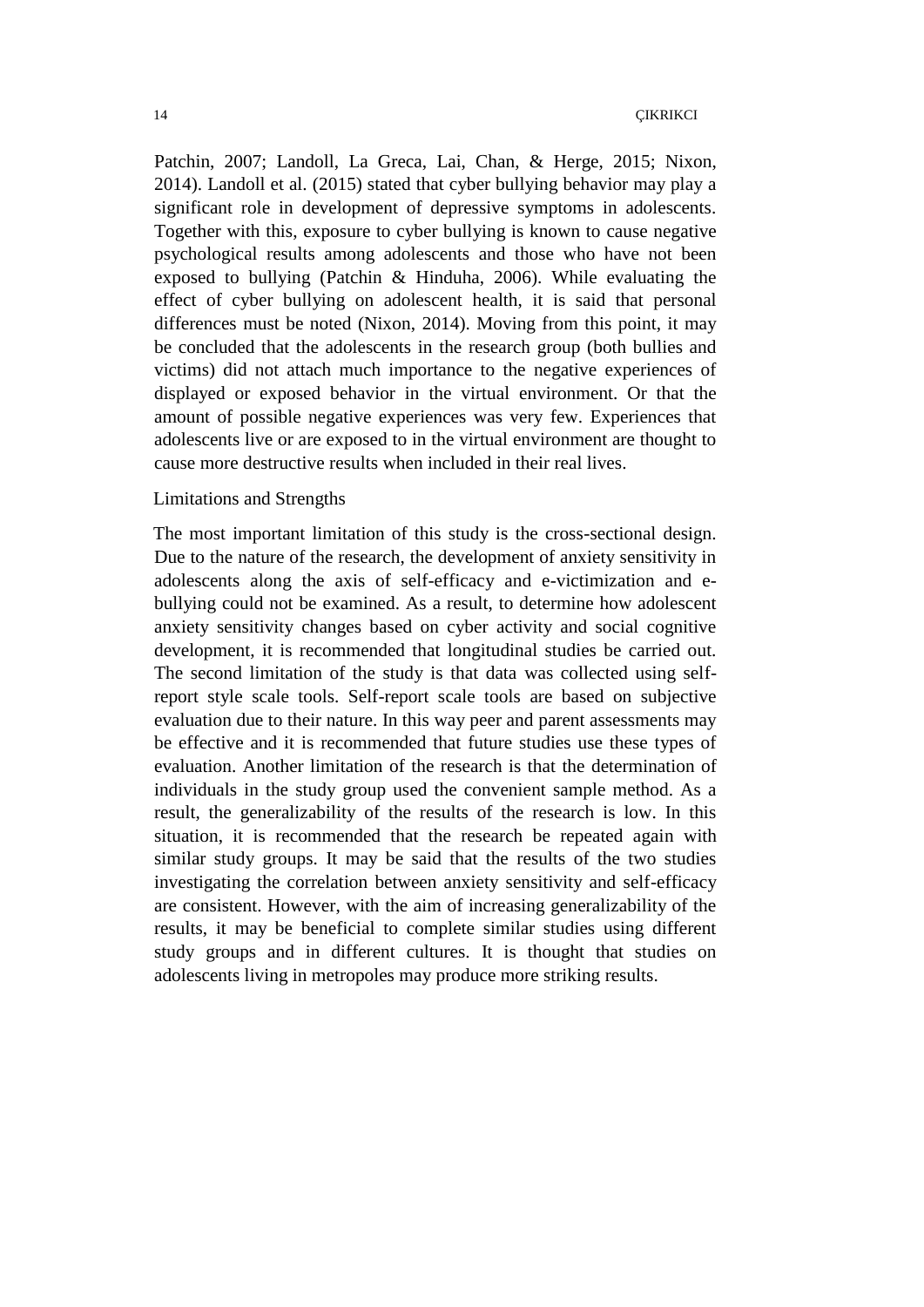The devastating effects of e-bullying and e-victimization on adolescent mental health should not be overlooked. Empirical studies show that the variables discussed in this study are related to many psychopathological problems. And these problems affect adolescents' lives negatively. This negative interaction can negatively affect not only the present life but also the future life of the adolescent. One of the risk factors, which might correlate with self-efficacy, anxiety sensitivity and ebullying/victimisation, is childhood abuse. Kelleher et al. (2008) reported that early life traumatic experiences cause a tendency being a bully. Additionally, substance use can be considered as another determinant of the victimisation and bullying among adolescents. Tharp-Taylor et al. (2009) stated that there is an association between bullying/victimisation and substance use. Moreover, being a bully or victim makes adolescents prone to substance use. Trotta et al. (2013) suggest that psychotic cases are more common amongst them. Consequently, there are several risk factors affecting adolescents" mental health. It is necessary to present social support for adolescents in order to combat the experiences that lead to being bully or victim.

In spite of these limitations, there are some strengths to this study. This study used scale tools with validity and reliability proven by scientific studies. At the same time, care was taken that appropriate statistical techniques be used to investigate data. Most importantly it is thought that this study will be a guide for future studies on indicators of anxiety sensitivity. Results were determined that showed the correlation between anxiety sensitivity and self-efficacy vary. Finally it was found that bullies and victims in the cyber environment always have high psychological sensitivity.

## Recommendations and Future Studies

I think the most important recommendation is that "life should be lived without refuge in virtual realities". Primarily the most important duty is considered to belong to parents. As adolescence is viewed as a lifetime guide, the attitudes displayed by parents at home are among the most important determinants of adolescent behavior. When the research variables are considered, the behavior displayed by parents in the family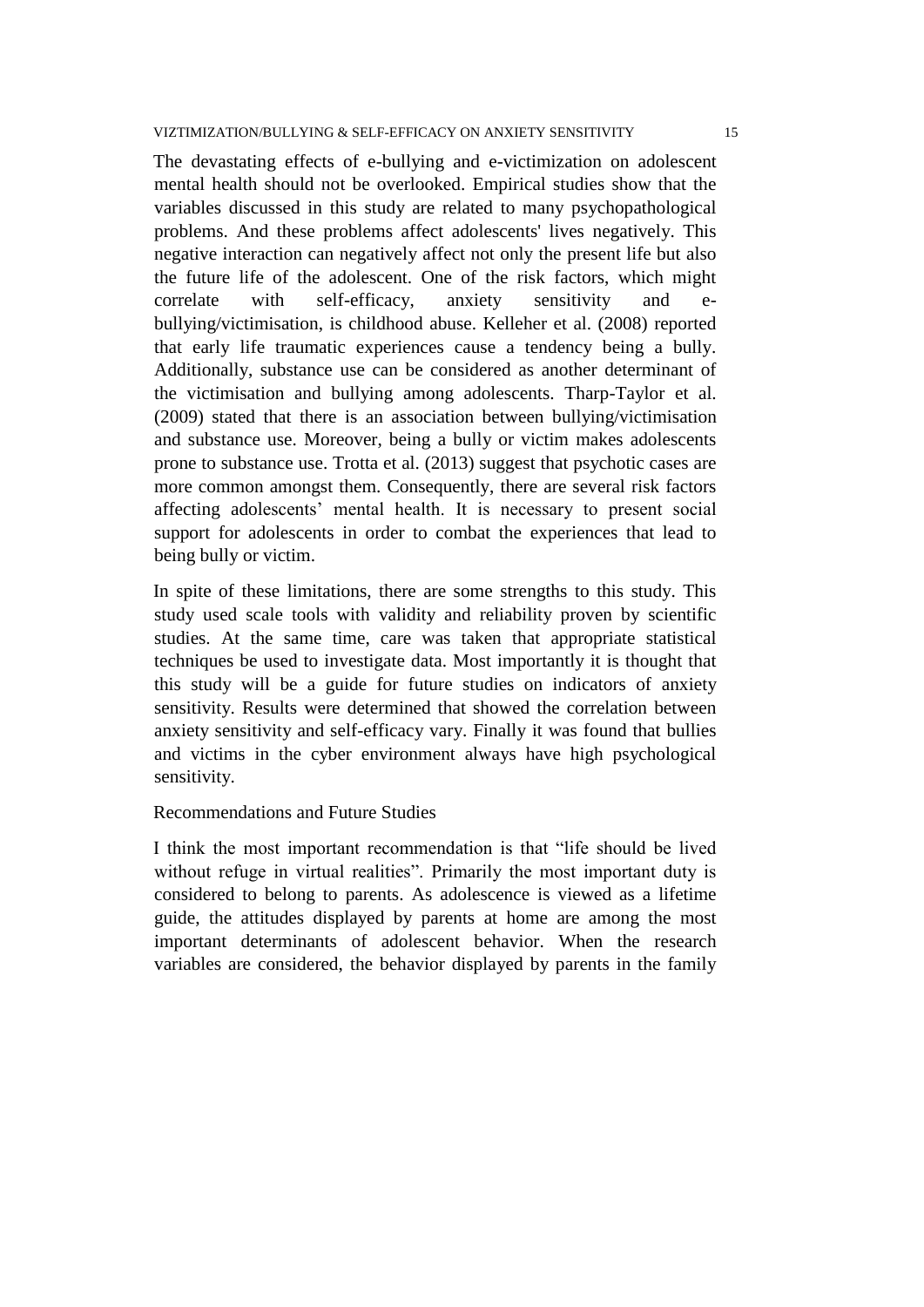environment and their guidance to their children are thought to form the most important foundation stone of adolescent self-efficacy. In this way, parents may each be an effective role model for adolescents.

When the second variables of e-victimization and e-bullying are considered, it is known that what parents do is very important. It is necessary that parents supervise their children"s virtual habits. It is necessary to check the behavior displayed by and duration spent in the virtual environment by adolescents with certain rules. Adolescents should be informed especially about victimization that may be experienced (physical threats, sexual abuse, verbal threats, etc.). If adolescents are exposed to bullying in the virtual environment they should be able to easily share this with parents. Parents should create family environments where these types of exchanges can occur. After parents the greatest importance belongs perhaps to school management. School management should act carefully on cyber victimization and bullying and inform their students. Additionally it is thought that cyber bullying, especially, is more dangerous in the school environment. Victimization in the cyber environment may transform to physical bullying in the school environment. In this situation the rules of the school management should be very open and clear. Thus, students exposed to this situation should be told what they can do by the school guidance service. When generally assessed to prevent the simple form of anxiety sensitivity and even the most advance form of suicide attempts, we should do what we can without leaving the responsibility to others.

It is recommended that future studies focus on the etiology of many mental problems led by anxiety sensitivity. If the causes of anxiety sensitivity can be determined clearly, more effective psychological aid programs may be organized to reduce anxiety sensitivity in adolescents and adults. At the same time, longitudinal studies will be helpful to determine how anxiety sensitivity develops.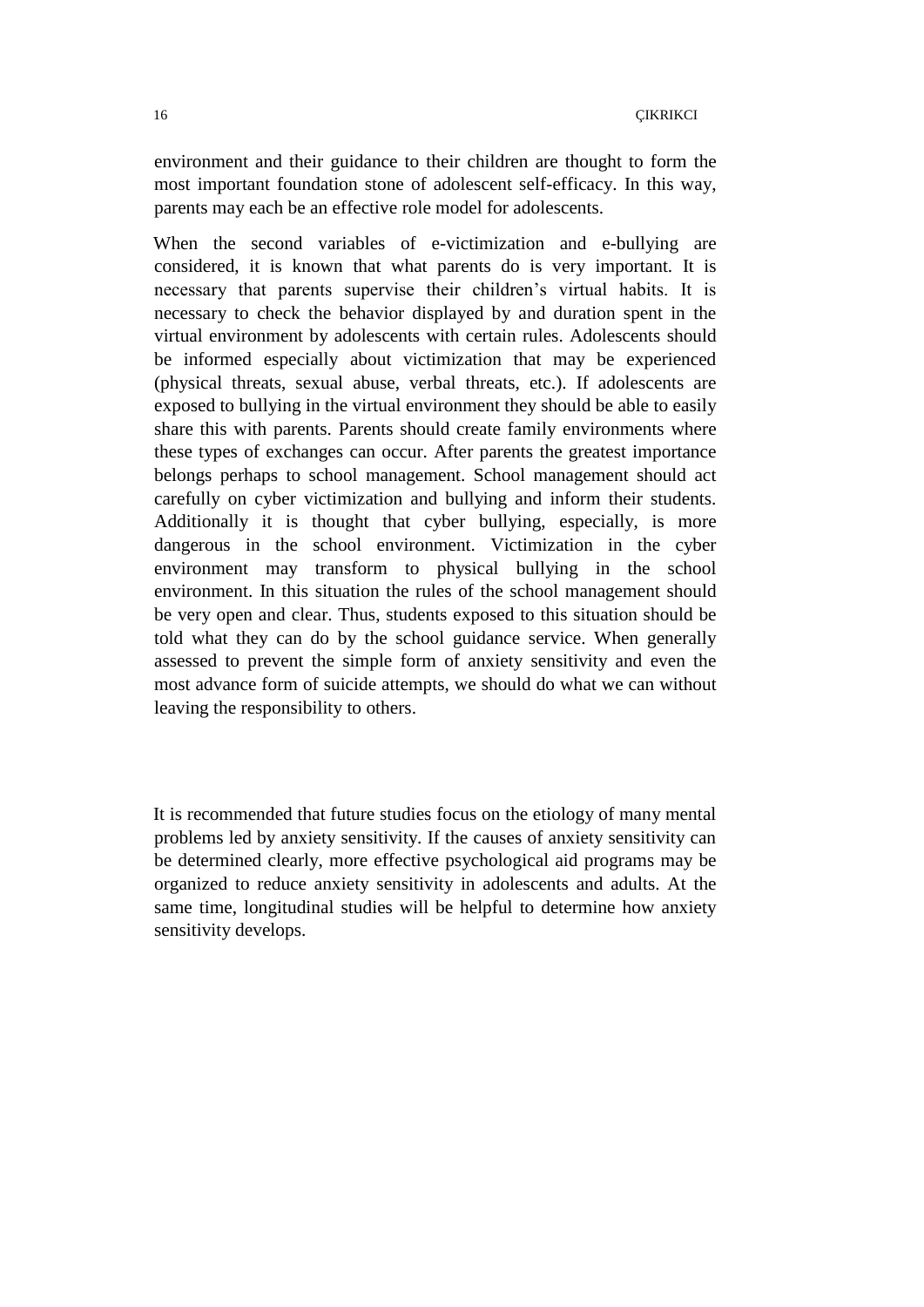#### References

- 1. Allan, N. P., Albanese, B. J., Norr, A. M., Zvolensky, M. J., & Schmidt, N. B. (2015). Effects of anxiety sensitivity on alcohol problems: Evaluating chained mediation through generalized anxiety, depression and drinking motives. Addiction, 110(2), 260- 268.
- 2. Allison, S., Roeger, L., & Reinfeld-Kirkman, N. (2009). Does school bullying affect adult health? Population survey of healthrelated quality of life and past victimization. Australian and New Zealand Journal of Psychiatry, 43, 1163–1170.
- 3. Anderson, K. L. M. (2012). Cyber-bullying: The new kid on the block (Unpublished master's thesis). California State University, Sacramento.
- 4. Arıcak, O. T., Kınay, H., & Tanrıkulu, T. (2012). Siber zorbalık ölçeğinin ilk psikometrik bulguları. Hasan Ali Yücel Eğitim Fakültesi Dergisi, 17(1), 101-114.
- 5. Arseneault, L., Bowes, L., & Shakoor, S. (2010). Bullying victimization in youths and mental health problems: "much ado about nothing"? Psychological Medicine, 40, 717–729.
- 6. Bandura, A. (1977). Self-efficacy: Toward a unifying theory of behavioral change. Psychological Review, 84, 191–215.
- 7. Bandura, A. (1988). Self-efficacy conception of anxiety. Anxiety Research, 1, 77-98.
- 8. Bandura, A. (1989). Perceived self-efficacy in the exercise of personal agency. The Psychologist, 10, 411-424.
- 9. Bandura, A., Blanchard, E. B., & Ritter, B. (1969). Relative efficacy of desensitization and modeling approaches for inducing behavioral, affective, and attitudinal changes. Journal of Personality and Social Psychology, 13(3), 173-199.
- 10. Beran, T., & Li, Q. (2005). Cyber-Harassment: A study of a new method for an old behavior. Journal of Educational Computing Research, 32, 265-277.
- 11. Dempsey, A. G., Sulkowski, M. L., Nichols, R., & Storch, E. A. (2009). Differences between peer victimization in cyber and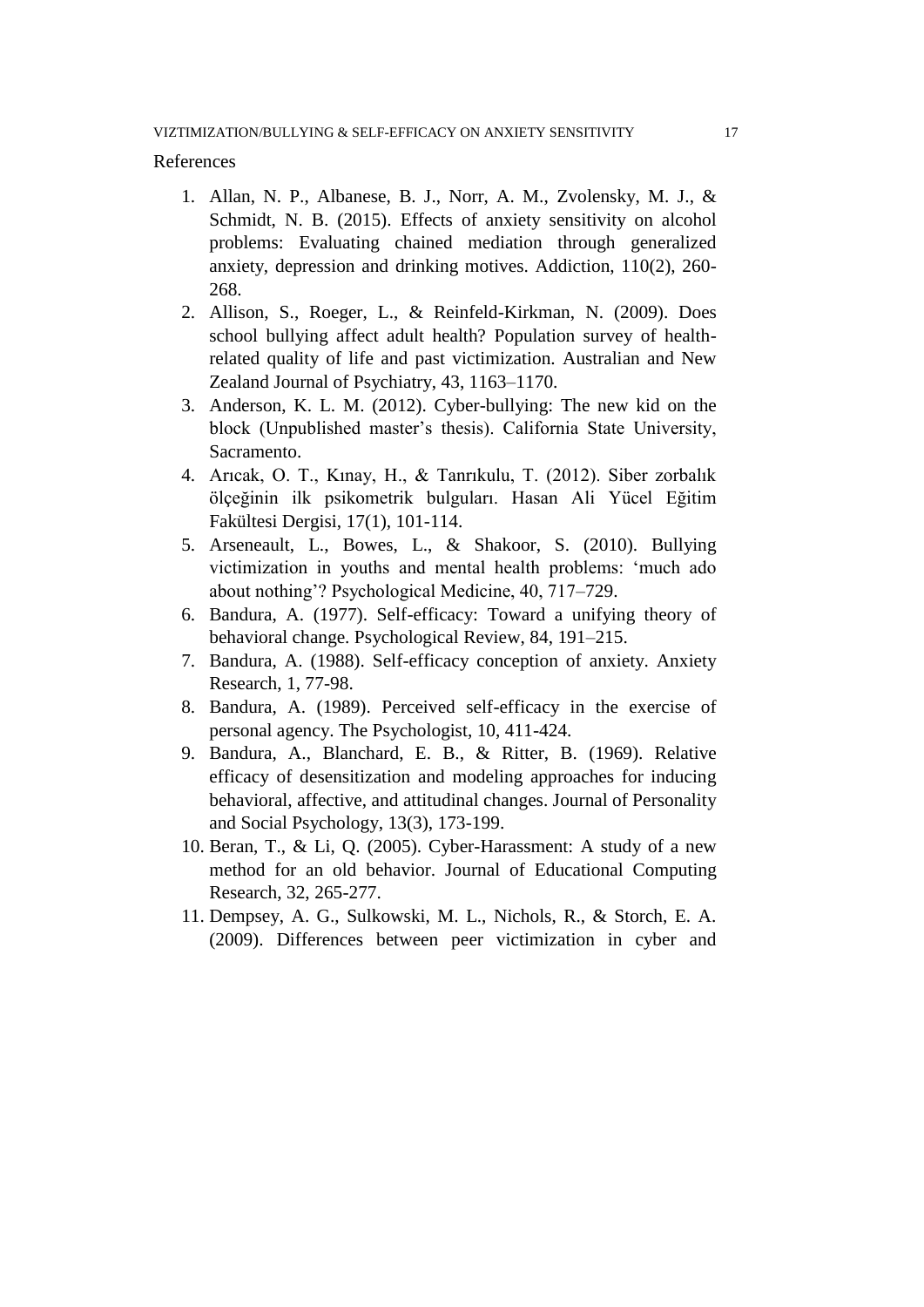physical settings and associated psychosocial adjustment in early adolescence. Psychology in the Schools, 46(10), 962-972.

- 12. Erözkan, A. (2012). Examination of relationship between anxiety sensitivity and parenting styles in adolescents. Educational Sciences: Theory & Practice, 12(1), 43-57.
- 13. Fitzpatrick, K. M., Dulin, A., & Piko, B. (2010). Bullying and depressive symptomatology among low-income, African-American youth. Journal of Youth and Adolescence, 39, 634–645.
- 14. Gençdoğan, B., & Çikrıkci, Ö. (2015). Reliability and validity studies of the Turkish version of the e-bullying scale (e-BS) and evictimization scale (e-VS). Journal of Theory and Practice in Education, 11(1), 359-373.
- 15. Glasofer, D. R., Haaga, D. A., Hannallah, L., Field, S. E., Kozlosky, M., Reynolds, J., ... & Tanofsky‐Kraff, M. (2013). Self‐ efficacy beliefs and eating behavior in adolescent girls at‐risk for excess weight gain and binge eating disorder. International Journal of Eating Disorders, 46(7), 663-668.
- 16. Hinduja, S., & Patchin, J. W. (2007). Offline consequences of online victimization: school violence and delinquency. Journal of School Violence, 6, 89–112.
- 17. Jackson, C. L., & Cohen, R. (2012). Childhood victimization: Modeling the relation between classroom victimization, cyber victimization, and psychosocial functioning. Psychology of Popular Media Culture, 1(4), 254-269.
- 18. Jurin, T., Jokic-Begic, N., & Korajlija, A. L. (2012). Factor structure and psychometric properties of the anxiety sensitivity index in a sample of Croatian adults. Assessment, 19(1), 31-41.
- 19. Kelleher, I., Harley, M., Lynch, F., Arseneault, L., Fitzpatrick, C., & Cannon, M. (2008). Associations between childhood trauma, bullying and psychotic symptoms among a school-based adolescent sample. The British Journal of Psychiatry, 193(5), 378-382.
- 20. Killgore, W. D., Sonis, L. A., Rosso, I. M., & Rauch, S. L. (2016). Emotional Intelligence Partially Mediates the Association between Anxiety Sensitivity and Anxiety Symptoms1, 2. Psychological Reports, 118(1), 23-40.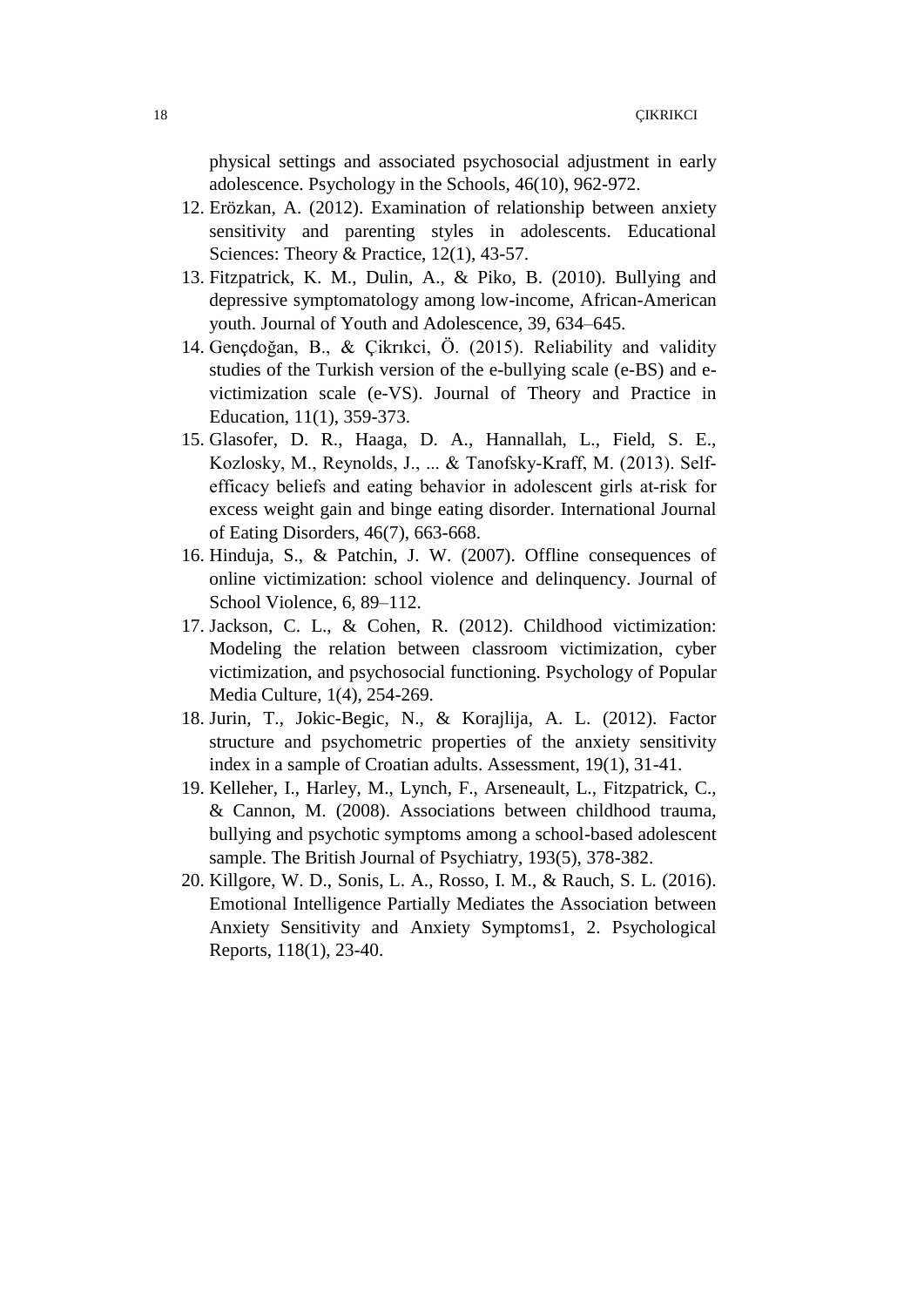- 21. Kowalski, R. M., Limber, S. P., & Agatston, P. W. (2008). Cyber bullying: Bullying in the digital age. Malden, MA: Blackwell
- 22. Kumar, R., & Lal, R. (2006). The role of self-efficacy and gender difference among the adolescents. Journal of The Indian Academy of Applied Psychology, 32(3), 249-254.
- 23. Låftman, S. B., Modin, B., & Östberg, V. (2013). Cyberbullying and subjective health: A large-scale study of students in Stockholm, Sweden. Children and Youth Services Review, 35, 112-119.
- 24. Lam, L. T., & Li, Y. (2013). The validation of the E-Victimisation Scale (E-VS) and the E- Bullying Scale (E-BS) for adolescents. Computers in Human Behavior, 29, 3-7.
- 25. Landoll, R. R., La Greca, A. M., Lai, B. S., Chan, S. F., & Herge, W. M. (2015). Cyber victimization by peers: Prospective associations with adolescent social anxiety and depressive symptoms. Journal of Adolescence, 42, 77-86.
- 26. Lazarus, R. S., & Folkman, S. (1984). Stress, appraisal, and coping. New York: Springer.
- 27. Leung, A. N., & McBride-Chang, C. (2013). Game on? Online friendship, cyberbullying, and psychosocial adjustment in Hong Kong Chinese children. Journal of Social and Clinical Psychology, 32(2), 159-185.
- 28. Litwiller, B. J., & Brausch, A. M. (2013). Cyber bullying and physical bullying in adolescent suicide: The role of violent behavior and substance use. Journal of Youth and Adolescence, 42(5), 675- 684.
- 29. Luukkonen, A. H., Räsänen, P., Hakko, H., & Riala, K. (2010). And STUDY-70 Workgroup, Bullying behavior in relation to psychiatric disorders and physical health among adolescents: a clinical cohort of 508 underage inpatient adolescents in Northern Finland. Psychiatry Research, 178, 166–170.
- 30. McMahon, E. M., Reulbach, U., Keeley, H., Perry, I. J., & Arensman, E. (2010). Bullying victimisation, self harm and associated factors in Irish adolescent boys. Social Science and Medicine, 71, 1300–1307.
- 31. McMillan, J. H., & Schumacher, S. (2006). Research in education: Evidence-based inquiry. (6th ed.). New York: Pearson.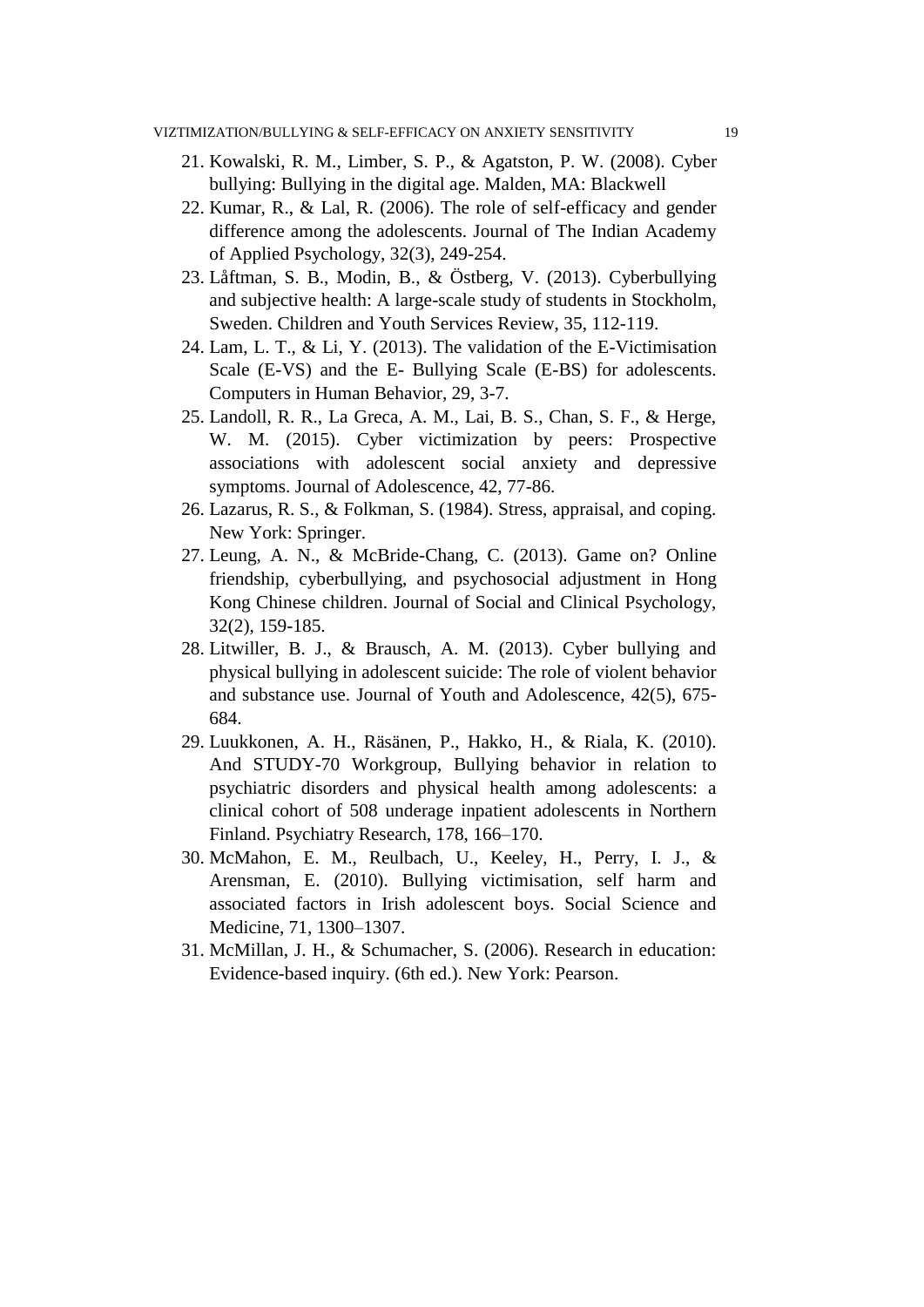- 32. Menesini, E., Modena, M., & Tani, F. (2009). Bullying and victimisation in adolescence. concurrent and stable roles and psychological health symptoms. Journal of Genetic Psychology, 170, 115–133.
- 33. Muris, P. (2001). A brief questionnaire for measuring self-efficacy in youths.Journal of Psychopathology and Behavioral Assessment, 23(3), 145-149.
- 34. Muris, P. (2002). Relationships between self-efficacy and symptoms of anxiety disorders and depression in a normal adolescent sample. Personality and individual differences, 32(2), 337-348.
- 35. Nixon, C. L. (2014). Current perspectives: The impact of cyberbullying on adolescent health. Adolescent Health, Medicine and Therapeutics, 5, 143-158.
- 36. Odacı, H., Çelik, Ç. B., & Çikrıkci, Ö. (2013). Predicting candidate psychological counselors" goal orientations as related to several variables. Turkish Psychological Counseling and Guidance Journal, 4(39), 95-105.
- 37. Olenik-Shemesh, D., Heikman, T., & Eden, S. (2012). Cyber bullying victimization in adolescence: Relationships with loneliness and depressive mood. Emotional and Behavioural Difficulties, 17(3-4), 361-374.
- 38. Patchin, J. W., & Hinduja, S. (2006). Bullies move beyond the schoolyard a preliminary look at cyberbullying. Youth Violence and Juvenile Justice, 4(2), 148-169.
- 39. Patchin, J. W., & Hinduja, S. (2010). Cyberbullying and selfesteem. Journal of School Health, 80, 614-621.
- 40. Peker, A. (2015). Analyzing the risk factors predicting the cyberbullying status of secondary school students. Education and Science, 40, 57-75.
- 41. Reiss, S. (1991). Expectancy model of fear, anxiety, and panic. Clinical Psychology Review, 11, 141-153.
- 42. Reiss, S., & McNally, R. J. (1985). Expectancy model of fear. In S. Reiss & R. R. Bootzin (Eds.), Theoretical issues in behavior therapy (pp. 107-121) San Diego, CA: Academic Press.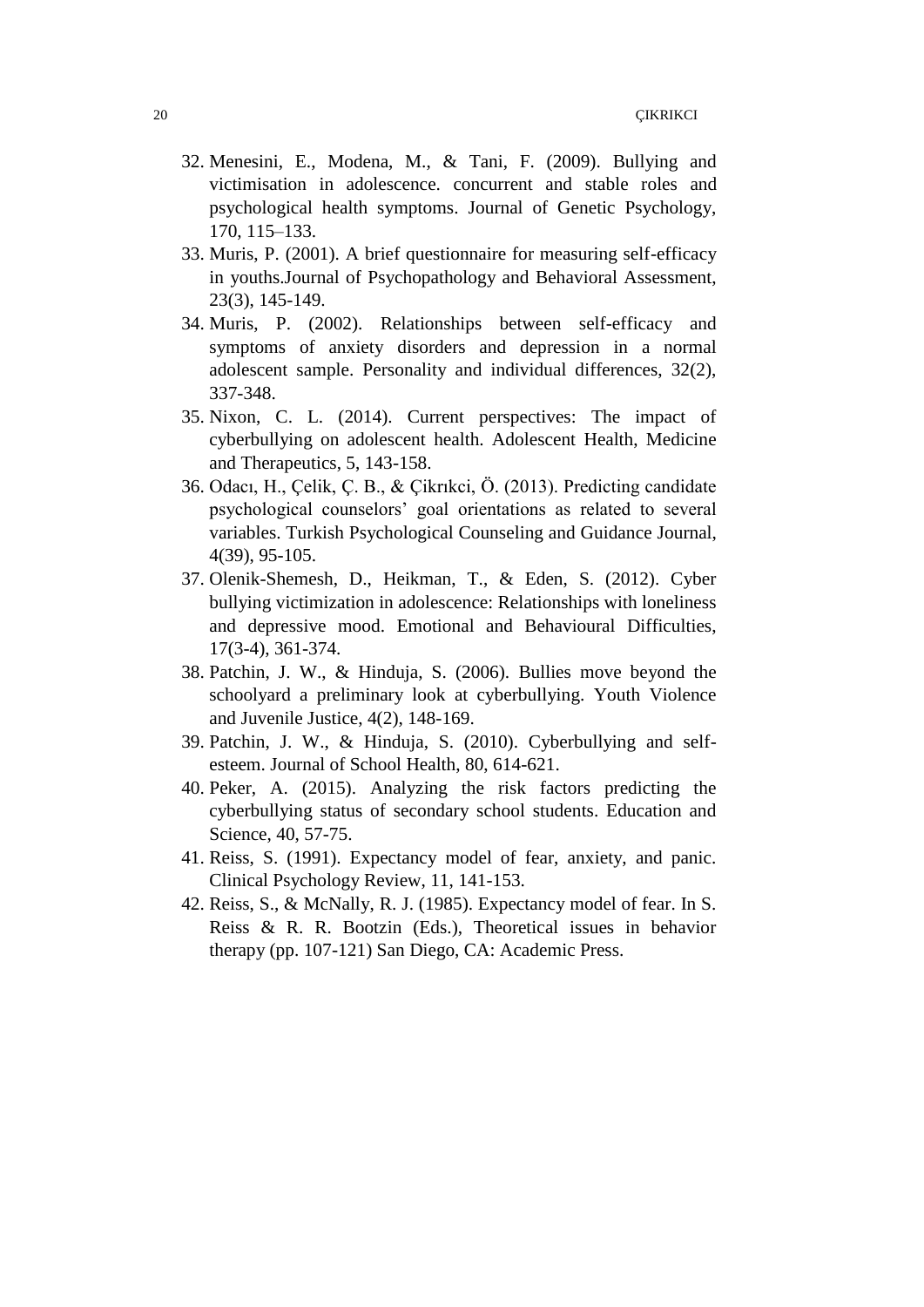- 43. Reiss, S., Peterson, R.A., Gursky, D. M., & McNally, R.J. (1986). Anxiety sensitivity, anxiety frequency, and the prediction of fearfulness. Behaviour Research and Therapy, 24, 1-8.
- 44. Richards, J. C., Richardson, V., & Pier, C. (2002). The relative contributions of negative cognitions and self-efficacy to severity of panic disorder. Behaviour Change, 19(2), 102-111.
- 45. Rivituso, G. (2012). Cyberbullying: an exploration of the lived experiences and the psychological impact of victimization among college students an interpretive phenomenological analysis (Unpublished doctoral dissertation). Northeastern University, Boston.
- 46. Ruiz, F. J. (2014). Psychological inflexibility mediates the effects of self-efficacy and anxiety sensitivity on worry. Spanish Journal of Psychology, 17, 1-8.
- 47. Seçer, İ., & Gülbahçe, A. (2013). Adaptation of the Anxiety Sensitivity Index for children to Turkish: The study of validity and reliability. Middle Eastern & African Journal of Educational Research, 3, 91-106.
- 48. Silverman, W. K., Fleisig, W., Rabian, B., & Peterson, R. A. (1991). Childhood anxiety sensitivity index. Journal of Clinical Child and Adolescent Psychology,20(2), 162-168.
- 49. Slavin, R. E. (2003). Educational psychology: Theory and practice (7th ed.). Boston: Pearson Education, Inc.
- 50. Strom, P.S., & Strom, R.D. (2005). When teens turn cyberbullies. The Education Digest, 71(4), 35–41.
- 51. Tattum, D., & Tattum, E. (1992). Social education and personal development. London: David Fulton.
- 52. Taylor, S., Jang, K. L., Stewart, S. H., & Stein, M. B. (2008). Etio¬logy of the dimensions of anxiety sensitivity: A behavioralge¬netic analysis. Journal of Anxiety Disorders, 22, 899-914.
- 53. Taylor, S., Koch, W. J., Woody, S., & McLean, P. (1996). Anxiety sensitivity and depression: How are they related? Journal of Ab¬normal Psychology, 105, 474-479.
- 54. Telef, B. B., & Karaca, R. (2012). The self-efficacy scale for children; A validity and reliability study. Journal of Buca Faculty of Education, (32), 169-187.